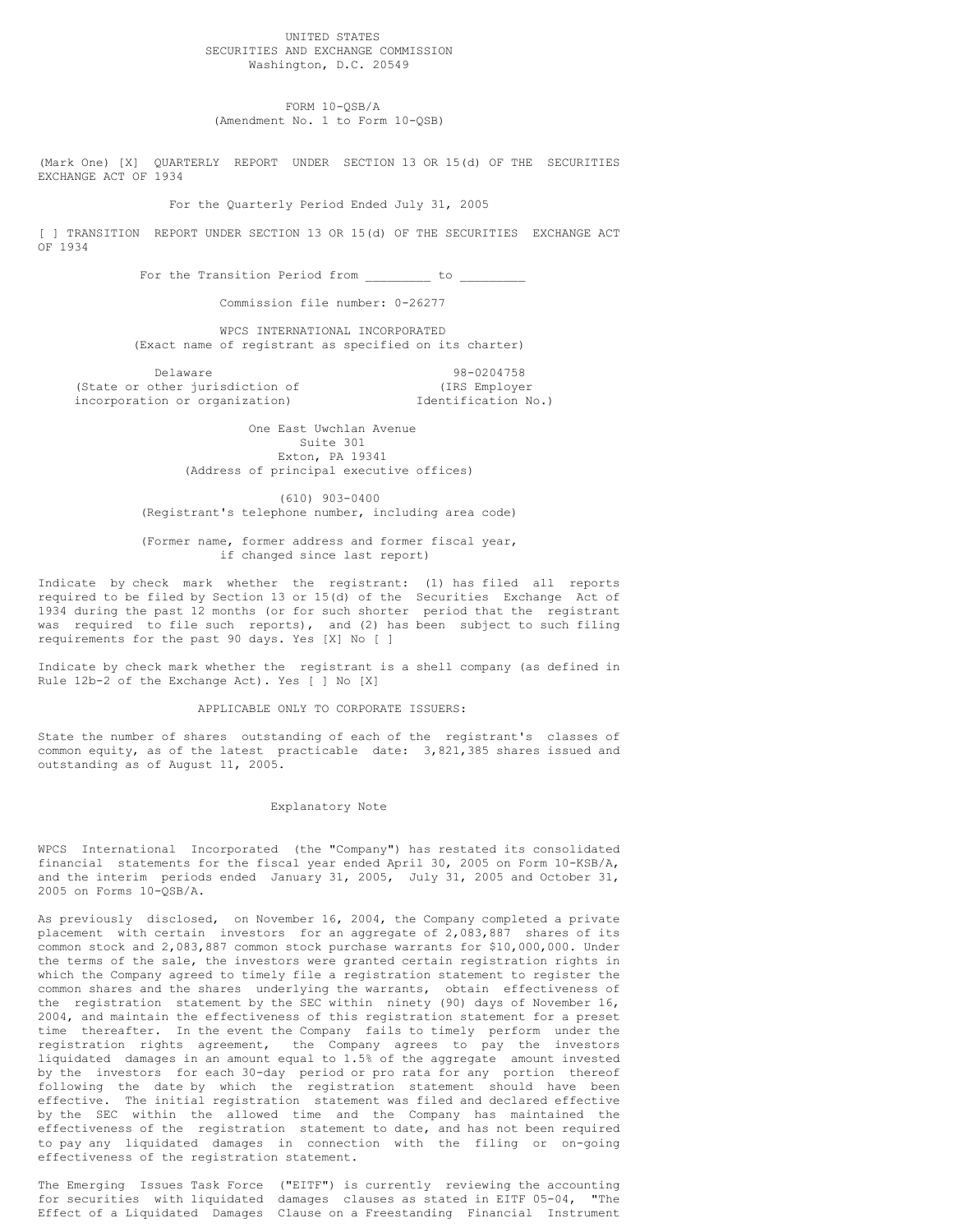Subject to EITF 00-19." There are currently several views as to how to account for this type of transaction and the EITF has not yet reached a consensus. In accordance with EITF 00-19, "Accounting for Derivative Financial Instruments Indexed To, and Potentially Settled in the Company's Own Stock," and EITF 05-04, because the maximum potential liquidated damages for failure to maintain an effective registration statement is greater than the difference between the fair value of registered and unregistered shares, the value of the common stock subject to such registration rights should be classified as temporary equity. Additionally, in accordance with EITF 00-19 and the terms of the above warrants, the fair value of the warrants should be recorded as a liability, with an offsetting reduction to shareholders' equity. The warrant liability is initially measured at fair value using the Black-Scholes option pricing model, and is then re-valued at each reporting date, with changes in the fair value reported as non-cash charges or credits to earnings.

The SEC recently announced its preferred interpretation of the accounting for common stock and warrants with registration rights under EITF 00-19. The SEC concluded that for agreements containing registration rights where significant liquidated damages could be required to be paid to the holder of the instrument in the event the issuer fails to maintain the effectiveness of a registration statement for a preset time period, the common stock subject to such liquidated damages does not meet the tests required for shareholders' equity classification, and accordingly must be reflected between liabilities and shareholders' equity in the balance sheet until the conditions are eliminated. In analyzing instruments under EITF 00-19, the SEC concluded that the likelihood or probability related to the failure to maintain an effective registration statement is not a factor.

Historically, the Company classified the common stock and warrants with registration rights described above as shareholders' equity, as it believed these securities met the requirements necessary to record them as shareholders' equity. After further review in accordance with the SEC's recent preferred interpretation of EITF 00-19 as it relates to these common shares and warrants subject to registration rights, the Company has concluded that its financial statements for the year ended April 30, 2005, and interim periods ended January 31, 2005, July 31, 2005, and October 31, 2005, will be restated. The restatement includes the reclassification of common stock subject to registration rights from shareholders' equity and into temporary equity, and the reclassification of the liability for the fair value of the warrants out of shareholders' equity and into warrant liability as of the closing date (November 16, 2004).

This Amendment No. 1 on Form 10-QSB/A ( the "Form 10-QSB/A") to the Company's Quarterly Report on Form 10-QSB for the quarterly period ended July 31, 2005, initially filed with the Securities and Exchange Commission ( the "SEC") on September 14, 2005, is being filed to reflect restatements of the Company's Consolidated Balance Sheets as of July 31, 2005 and April 30, 2005, and the related Consolidated Statements of Operations, Shareholders' Equity and Cash Flows for the three months ended July 31, 2005. For a more detailed description of these restatements, see Note 2, "Restatement for Equity Issued with Registration Rights".

 $\mathcal{P}$ 

For the convenience of the reader, this Form 10-QSB/A sets forth the original Form 10-QSB in its entirety. However, this Form 10-QSB/A only amends and restates Items 1 and 2, in each case as a result of, and to reflect, the restatement. No other information in the original Form 10-QSB is amended hereby. In addition, pursuant to the rules of the SEC, the original Form 10-QSB has been amended to contain currently dated certifications from the Company's Chief Executive Officer and Chief Financial Officer, as required by Sections 302 and 906 of the Sarbanes-Oxley Act of 2002.

> 3 WPCS INTERNATIONAL INCORPORATED AND SUBSIDIARIES

 $<$ TABLE> <CAPTION>

# INDEX

| PART I    | FINANCIAL INFORMATION |                                                                                                                  |               |
|-----------|-----------------------|------------------------------------------------------------------------------------------------------------------|---------------|
| $<$ S $>$ | < <sub></sub>         | < <sub></sub>                                                                                                    | < <sub></sub> |
|           | ITEM 1                | Condensed consolidated balance sheets at July 31, 2005 (unaudited) and<br>April 30, 2005                         | $5 - 6$       |
|           |                       | Condensed consolidated statements of operations for the three months ended<br>July 31, 2005 and 2004 (unaudited) |               |
|           |                       | Condensed consolidated statement of shareholders' equity for the three<br>months ended July 31, 2005 (unaudited) |               |
|           |                       | Condensed consolidated statements of cash flows for the three months ended<br>July 31, 2005 and 2004 (unaudited) | $9 - 10$      |
|           |                       | Notes to unaudited condensed consolidated financial statements                                                   | $11 - 20$     |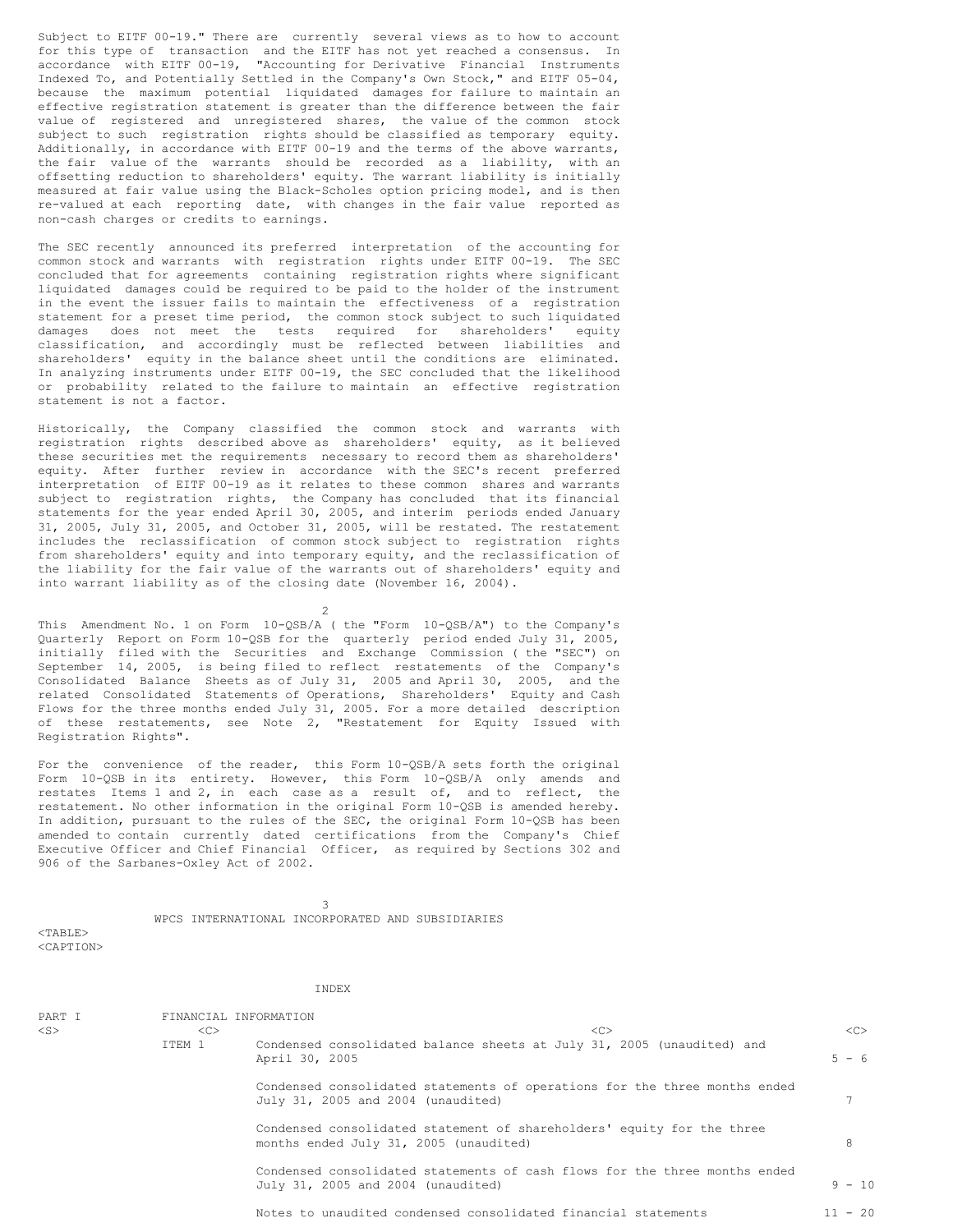|         | ITEM 2                     | Management's Discussion and Analysis of Financial Condition and Results of<br>Operations                            | $21 - 29$      |
|---------|----------------------------|---------------------------------------------------------------------------------------------------------------------|----------------|
|         | TTEM 3                     | Controls and Procedures                                                                                             | 30             |
| PART II | OTHER INFORMATION          |                                                                                                                     |                |
|         | ITEM 1<br>ITEM 2<br>ITEM 3 | Legal proceedings<br>Unregistered sales of equity securities and use of proceeds<br>Defaults upon senior securities | 31<br>31<br>31 |
|         | ITEM 4<br>ITEM 5<br>ITEM 6 | Submission of matters to a vote of security holders<br>Other information<br>Exhibits                                | 31<br>31<br>31 |
|         | SIGNATURES                 |                                                                                                                     | 32             |
|         | CERTIFICATIONS             |                                                                                                                     | $33 - 36$      |

 $<$ /TABLE>

4 WPCS INTERNATIONAL INCORPORATED AND SUBSIDIARIES

# CONDENSED CONSOLIDATED BALANCE SHEETS

<TABLE> <CAPTION>

| ASSETS                                                                      | 2005                    | JULY 31, APRIL 30,<br>2005               |
|-----------------------------------------------------------------------------|-------------------------|------------------------------------------|
| $<$ S $>$                                                                   | (Unaudited)<br>$<<$ $>$ | <<                                       |
| CURRENT ASSETS:                                                             |                         |                                          |
| Cash and cash equivalents                                                   |                         | $$2,308,740$ $$989,252$                  |
| Accounts receivable, net of allowance of \$75,786 at July 31, 2005          |                         |                                          |
| and April 30, 2005                                                          |                         | 9,784,349 9,907,316                      |
| Costs and estimated earnings in excess of billings on uncompleted contracts |                         | 1,429,122 908,955                        |
| Inventory                                                                   |                         | 818,662 885,624                          |
| Prepaid expenses and other current assets                                   |                         | 835,410 536,331                          |
| Deferred income taxes                                                       |                         | 77,000 112,000                           |
| Total current assets                                                        |                         | 15, 253, 283 13, 339, 478                |
| PROPERTY AND EQUIPMENT, net                                                 |                         | 1,574,813 1,560,271                      |
| CUSTOMER LISTS, net                                                         |                         | 1,083,972 1,158,388                      |
| GOODWILL                                                                    |                         | 14,027,312 13,961,642                    |
| DEBT ISSUANCE COSTS, net                                                    | 150,174                 |                                          |
| OTHER ASSETS                                                                |                         | 167,044 156,932                          |
| Total assets                                                                | ===========             | \$32,256,598 \$30,176,711<br>----------- |

The accompanying notes are an integral part of these condensed consolidated financial statements.

> 5 WPCS INTERNATIONAL INCORPORATED AND SUBSIDIARIES

CONDENSED CONSOLIDATED BALANCE SHEETS (continued)

| LIABILITIES AND SHAREHOLDERS' EQUITY                                        | JULY 31,<br>2005        | APRIL 30,<br>2005 |
|-----------------------------------------------------------------------------|-------------------------|-------------------|
|                                                                             | (Unaudited)<br>(Note 2) | (Note 2)          |
| CURRENT LIABILITIES:                                                        |                         |                   |
| Borrowings under line of credit                                             | \$                      | 382,281           |
| Current portion of capital lease obligation                                 | 1,399                   | 2,073             |
| Current portion of loans payable                                            | 192,316                 | 187,420           |
| Accounts payable and accrued expenses                                       | 4,752,684               | 5,338,813         |
| Billings in excess of costs and estimated earnings on uncompleted contracts | 1,478,919               | 1,204,491         |
| Due to shareholders                                                         | 172,995                 | 915,290           |
|                                                                             |                         |                   |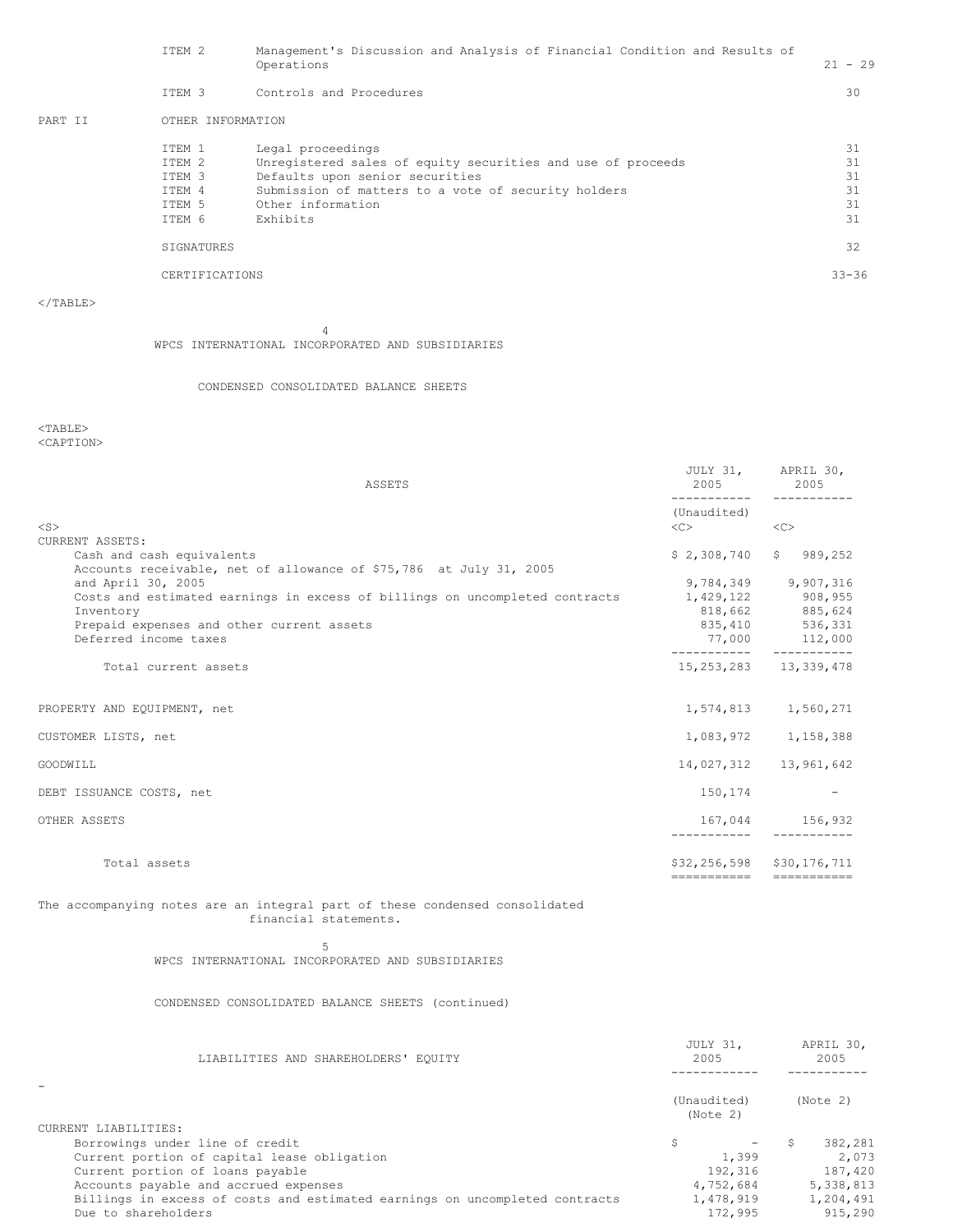| Income taxes payable<br>Deferred income taxes                                                                                                          |                                            |                                            | 287,151<br>170,000             | 24,790<br>139,000                     |
|--------------------------------------------------------------------------------------------------------------------------------------------------------|--------------------------------------------|--------------------------------------------|--------------------------------|---------------------------------------|
|                                                                                                                                                        |                                            |                                            | ------------                   | -----------                           |
| Total current liabilities                                                                                                                              |                                            |                                            | 7,055,464                      | 8,194,158                             |
|                                                                                                                                                        |                                            |                                            |                                |                                       |
| Borrowings under line of credit                                                                                                                        |                                            |                                            | 3,000,000                      |                                       |
| Loans payable, net of current portion                                                                                                                  |                                            |                                            | 290,758                        | 261,455                               |
| Due to shareholders, net of current portion<br>Deferred income taxes                                                                                   |                                            |                                            | 927,005<br>313,000             | 927,005<br>439,000                    |
| Warrant liability                                                                                                                                      |                                            |                                            | 6,105,164<br>-------------     | 1,994,570<br>-----------              |
|                                                                                                                                                        |                                            |                                            |                                |                                       |
| Total liabilities                                                                                                                                      |                                            |                                            |                                | 17,691,391 11,816,188                 |
|                                                                                                                                                        |                                            |                                            | ____________                   | -----------                           |
|                                                                                                                                                        |                                            |                                            |                                |                                       |
| COMMITMENTS AND CONTINGENCIES                                                                                                                          |                                            |                                            |                                |                                       |
| COMMON STOCK WITH REGISTRATION RIGHTS:                                                                                                                 |                                            |                                            |                                |                                       |
| Common stock subject to continuing registration, \$0.0001 par value,<br>$1,079,837$ and $2,083,887$ shares issued and outstanding at July 31, 2005 and |                                            |                                            |                                |                                       |
| April 30, 2005, respectively                                                                                                                           |                                            |                                            | -------------                  | 2,969,558 5,732,116<br>-----------    |
|                                                                                                                                                        |                                            |                                            |                                |                                       |
| SHAREHOLDERS' EQUITY:                                                                                                                                  |                                            |                                            |                                |                                       |
| Preferred Stock - \$0.0001 par value, 5,000,000 shares authorized, none issued                                                                         |                                            |                                            |                                |                                       |
| Common Stock - \$0.0001 par value, $75,000,000$ shares authorized, $2,741,548$                                                                         |                                            |                                            |                                |                                       |
| and 1,737,498 shares issued and outstanding at July 31, 2005 and<br>April 30, 2005, respectively                                                       |                                            |                                            | 274                            | 174                                   |
|                                                                                                                                                        |                                            |                                            |                                |                                       |
| Additional paid-in capital                                                                                                                             |                                            |                                            |                                | 14,728,957 11,966,499                 |
| (Accumulated deficit) retained earnings                                                                                                                |                                            |                                            | (3, 133, 582)<br>------------- | 661,734<br>-----------                |
|                                                                                                                                                        |                                            |                                            |                                |                                       |
|                                                                                                                                                        |                                            |                                            |                                |                                       |
| Total shareholders' equity                                                                                                                             |                                            |                                            | -------------                  | 11,595,649 12,628,407<br>------------ |
|                                                                                                                                                        |                                            |                                            |                                |                                       |
| Total liabilities and shareholders' equity                                                                                                             |                                            |                                            | \$32, 256, 598                 | \$30, 176, 711                        |
|                                                                                                                                                        |                                            |                                            |                                | ==========================            |
| $<$ /TABLE><br>The accompanying notes are an integral part of these condensed consolidated                                                             |                                            |                                            |                                |                                       |
| financial statements.                                                                                                                                  |                                            |                                            |                                |                                       |
| 6                                                                                                                                                      |                                            |                                            |                                |                                       |
| WPCS INTERNATIONAL INCORPORATED AND SUBSIDIARIES                                                                                                       |                                            |                                            |                                |                                       |
| CONDENSED CONSOLIDATED STATEMENTS OF OPERATIONS                                                                                                        |                                            |                                            |                                |                                       |
| (Unaudited)<br>$<$ TABLE>                                                                                                                              |                                            |                                            |                                |                                       |
| <caption></caption>                                                                                                                                    |                                            |                                            |                                |                                       |
|                                                                                                                                                        | Three Months Ended                         |                                            |                                |                                       |
|                                                                                                                                                        | July $31,$<br>2005                         | 2004                                       |                                |                                       |
|                                                                                                                                                        | ---------------                            | -------------                              |                                |                                       |
| $<$ S $>$                                                                                                                                              | (Mote 2)<br><<                             | (Note 1)<br>$<<$ C $>$                     |                                |                                       |
| REVENUE                                                                                                                                                | Ş.<br>--------------         ------------- | 12, 171, 639 \$ 7, 279, 153                |                                |                                       |
|                                                                                                                                                        |                                            |                                            |                                |                                       |
| COSTS AND EXPENSES:<br>Cost of revenue                                                                                                                 |                                            |                                            |                                |                                       |
| Selling, general and administrative expenses                                                                                                           |                                            | 9,130,091 5,619,587<br>2,263,955 1,392,691 |                                |                                       |
| Depreciation and amortization                                                                                                                          | --------------                             | 211,467 122,031<br>-------------           |                                |                                       |
|                                                                                                                                                        |                                            | 7,134,309                                  |                                |                                       |
| Total costs and expenses                                                                                                                               | 11,605,513<br>----------------             | -------------                              |                                |                                       |

OPERATING INCOME 144,844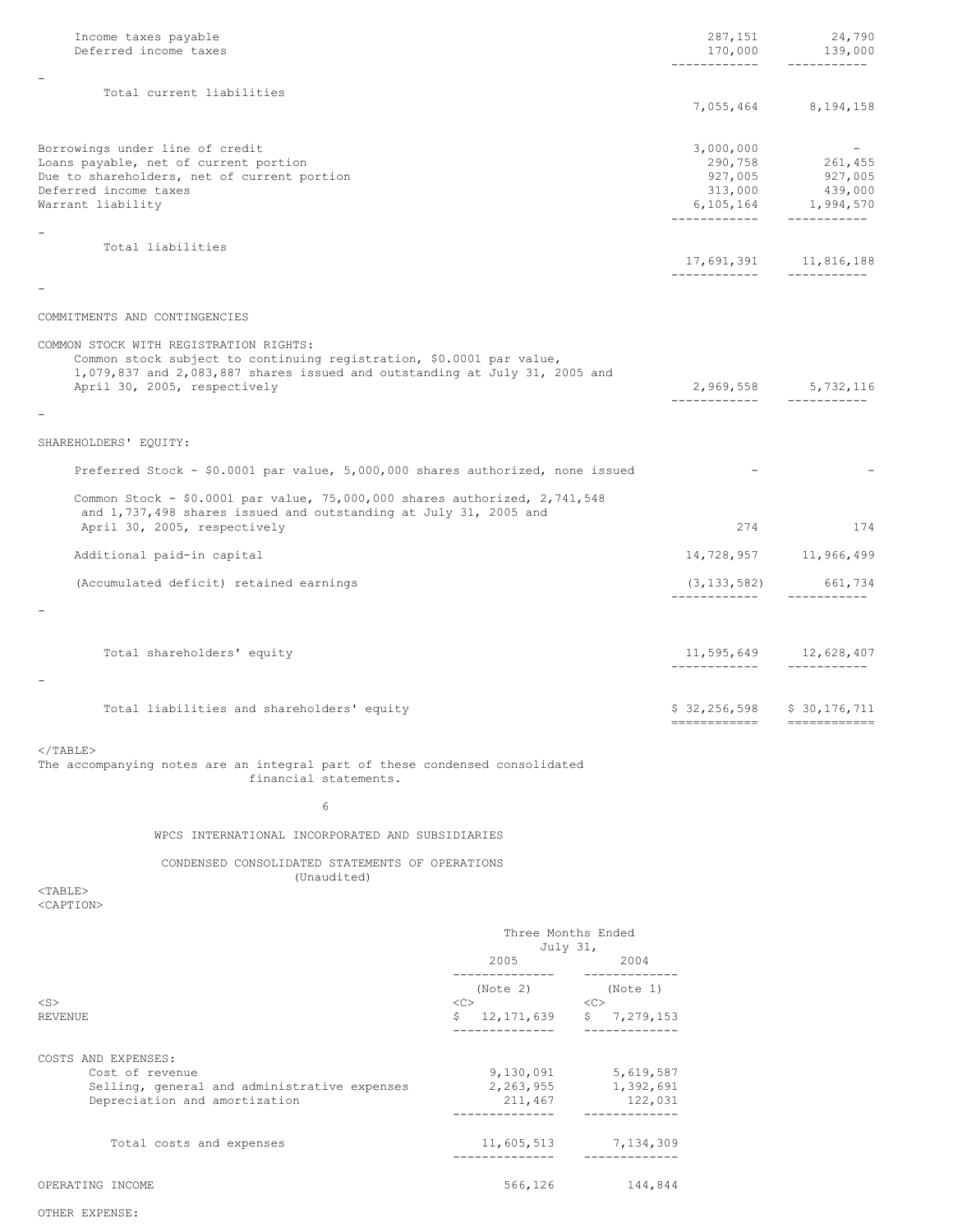| Interest expense                                                | 38,765                                              | 1,113                               |
|-----------------------------------------------------------------|-----------------------------------------------------|-------------------------------------|
| Loss on fair value of warrant liability                         | 4,110,594                                           |                                     |
| INCOME (LOSS) BEFORE INCOME TAX PROVISION                       | (3, 583, 233)                                       | 143,731                             |
| Income tax provision                                            | -------------                                       | 212,083 67,356<br>___________       |
| NET INCOME (LOSS)                                               | $$$ $(3, 795, 316)$ $$$ $76, 375$<br>============== | =============                       |
| Basic net income (loss) per common share                        | $S \qquad \qquad$<br>--------------                 | $(0.99)$ \$ $0.04$<br>============= |
| Diluted net income (loss) per common share                      | $$0.99$ \$ 0.04<br>------------                     | =============                       |
| Basic weighted average number of common shares<br>outstanding   | 3,821,385 1,737,498                                 |                                     |
| Diluted weighted average number of common shares<br>outstanding | 3,821,385 1,768,783                                 |                                     |

 $<$ /TABLE $>$ 

The accompanying notes are an integral part of these condensed consolidated financial statements.

> 7 WPCS INTERNATIONAL INCORPORATED AND SUBSIDIARIES

CONDENSED CONSOLIDATED STATEMENT OF SHAREHOLDERS' EQUITY FOR THE THREE MONTHS ENDED JULY 31, 2005 (UNAUDITED)

<TABLE> <CAPTION>

| Total                                                                                                                             |                                   | Preferred Stock | Common Stock     |           | Additional                 | Retained<br>Earnings                                          |  |
|-----------------------------------------------------------------------------------------------------------------------------------|-----------------------------------|-----------------|------------------|-----------|----------------------------|---------------------------------------------------------------|--|
|                                                                                                                                   |                                   |                 |                  |           | Paid-In                    | (Accumulated                                                  |  |
| Shareholders'                                                                                                                     | Shares                            | Amount          | Shares           | Amount    | Capital Deficit)           |                                                               |  |
| Equity                                                                                                                            |                                   |                 |                  |           |                            |                                                               |  |
| $\overline{\phantom{0}}$<br>$<$ S $>$<br><<                                                                                       | <<                                | $<<$ $<$ $>$    | $<<$ $<$ $<$ $>$ | < <c></c> | $<<$ C $>$                 | $<<$ C $>$                                                    |  |
| BALANCE, APRIL 30, 2005 (Note 2)<br>\$12,628,407                                                                                  |                                   | \$              |                  |           |                            | $-1,737,498$ \$ 174 \$ 11,966,499 \$ 661,734                  |  |
| Reclassification of proceeds from sales<br>of common stock with registration<br>rights to additional paid-in capital<br>2,762,558 | and the state of the state of the |                 |                  |           | $-1,004,050$ 100 2,762,458 |                                                               |  |
| Net loss<br>$(3, 795, 316)$ $(3, 795, 316)$                                                                                       |                                   |                 |                  |           |                            |                                                               |  |
| ---------------                                                                                                                   |                                   |                 |                  |           |                            |                                                               |  |
| BALANCE, JULY 31, 2005<br>\$11,595,649                                                                                            | $\overline{\phantom{a}}$          |                 |                  |           |                            | $\frac{1}{2}$ - 2,741,548 \$ 274 \$ 14,728,957 \$ (3,133,582) |  |
| ----------------                                                                                                                  |                                   |                 |                  |           |                            |                                                               |  |

 $<$ /TABLE $>$ 

The accompanying notes are an integral part of these condensed consolidated financial statements.

8

WPCS INTERNATIONAL INCORPORATED AND SUBSIDIARIES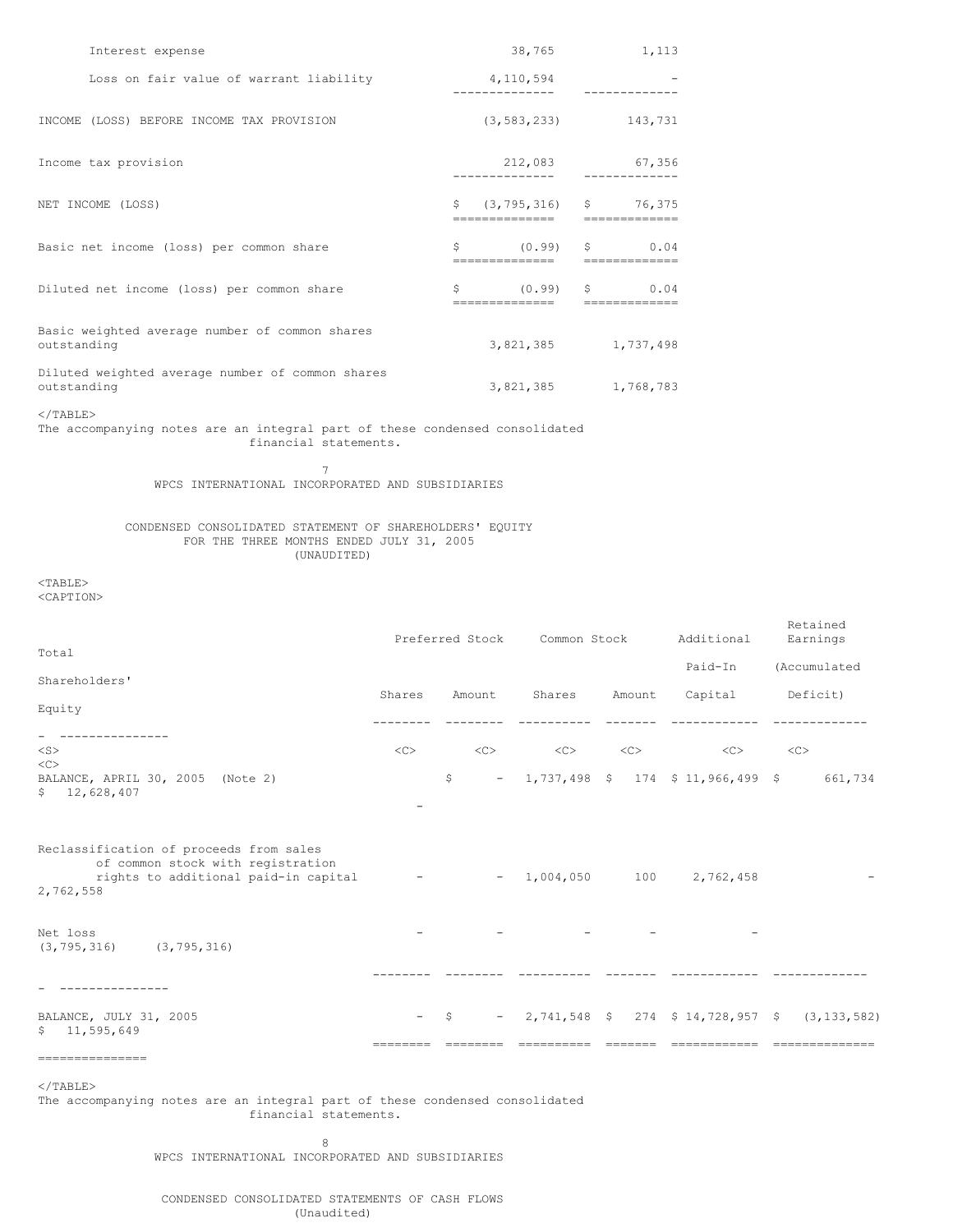|                                                                                                                                       | Three Months Ended                |                                                                               |  |
|---------------------------------------------------------------------------------------------------------------------------------------|-----------------------------------|-------------------------------------------------------------------------------|--|
|                                                                                                                                       | July $31,$<br>2005                | 2004<br>-----------                                                           |  |
| $<$ S $>$                                                                                                                             | (Note 2)<br><<>                   | $<<$ C $>$                                                                    |  |
| OPERATING ACTIVITIES :                                                                                                                |                                   |                                                                               |  |
| Net income (loss)<br>Adjustments to reconcile net income (loss) to net cash used in operating<br>activities:                          |                                   | $(53, 795, 316)$ \$ 76,375                                                    |  |
| Depreciation and amortization                                                                                                         | 211,467                           | 122,031                                                                       |  |
| Fair value of warrant liability                                                                                                       | 4,110,594                         | $\sim$                                                                        |  |
| Amortization of debt issuance costs                                                                                                   | 8,613<br><b>Contract Contract</b> | $\sim$                                                                        |  |
| Amortization of unearned consulting services<br>Deferred income taxes                                                                 |                                   | 12,853<br>$(60, 000)$ $(116, 000)$                                            |  |
| Changes in operating assets and liabilities, net of effects of acquisitions:                                                          |                                   |                                                                               |  |
| Accounts receivable                                                                                                                   |                                   | 120,817 202,647<br>(520,167) (421,419)                                        |  |
| Costs and estimated earnings in excess of billings on uncompleted contracts                                                           |                                   |                                                                               |  |
| Inventory                                                                                                                             |                                   | $(66, 962)$<br>$(299, 079)$<br>$(10, 112)$<br>$(602, 639)$<br>$(1, 152, 938)$ |  |
| Prepaid expenses and other current assets<br>Other assets                                                                             |                                   |                                                                               |  |
| Accounts payable and accrued expenses                                                                                                 |                                   |                                                                               |  |
|                                                                                                                                       |                                   |                                                                               |  |
| Billings in excess of costs and estimated earnings on uncompleted contracts 274,428 (109,725)<br>Income taxes payable 248,843 163,987 |                                   |                                                                               |  |
|                                                                                                                                       |                                   |                                                                               |  |
| NET CASH USED IN OPERATING ACTIVITIES                                                                                                 |                                   | $(245, 589)$ $(1, 239, 885)$                                                  |  |
| INVESTING ACTIVITIES:                                                                                                                 |                                   |                                                                               |  |
| Acquisition of property and equipment                                                                                                 |                                   | $(99, 705)$ (65,012)                                                          |  |
| Acquisition of Quality, net of cash received                                                                                          |                                   | $(757, 913)$ -<br>$(4, 303)$ (19,803)                                         |  |
| Acquisition transaction costs                                                                                                         |                                   |                                                                               |  |
| NET CASH USED IN INVESTING ACTIVITIES                                                                                                 |                                   | $(861, 921)$ $(84, 815)$                                                      |  |
| FINANCING ACTIVITIES:                                                                                                                 |                                   |                                                                               |  |
|                                                                                                                                       |                                   |                                                                               |  |
| Equity issuance costs                                                                                                                 | $ -$                              | (25, 956)<br>$(25, 555)$<br>2,617,719 (156,000)                               |  |
| Borrowings (repayments) under lines of credit<br>Debt issuance costs                                                                  | (158, 787)                        | <b>Contract Contract Contract</b>                                             |  |
| Repayments of loans payable                                                                                                           |                                   | $(31, 260)$ $(11, 177)$                                                       |  |
| Payments of capital lease obligations                                                                                                 | (674)                             | (608)                                                                         |  |
|                                                                                                                                       |                                   |                                                                               |  |
| NET CASH PROVIDED BY (USED IN) FINANCING ACTIVITIES                                                                                   |                                   | 2,426,998 (193,741)                                                           |  |
| NET INCREASE (DECREASE) IN CASH AND CASH EQUIVALENTS<br>CASH AND CASH EQUIVALENTS, BEGINNING OF PERIOD                                |                                   | 1,319,488 (1,518,441)<br>989,252 1,984,636                                    |  |
|                                                                                                                                       | ------------                      | ___________                                                                   |  |
| CASH AND CASH EQUIVALENTS, END OF PERIOD                                                                                              | ===========                       | $$2,308,740$ $$466,195$<br><b>EEEEEEEEEE</b>                                  |  |
| The accompanying notes are an integral part of these condensed consolidated<br>financial statements.                                  |                                   |                                                                               |  |
| 9                                                                                                                                     |                                   |                                                                               |  |
| WPCS INTERNATIONAL INCORPORATED AND SUBSIDIARIES                                                                                      |                                   |                                                                               |  |
| CONDENSED CONSOLIDATED STATEMENTS OF CASH FLOWS (continued)<br>(Unaudited)                                                            |                                   |                                                                               |  |
|                                                                                                                                       |                                   | Three Months Ended                                                            |  |
|                                                                                                                                       |                                   | July 31,                                                                      |  |
|                                                                                                                                       | 2005<br>------------              | 2004                                                                          |  |
|                                                                                                                                       | (Note 2)                          |                                                                               |  |
| SUPPLEMENTAL DISCLOSURE OF CASH FLOW INFORMATION:                                                                                     |                                   |                                                                               |  |
| Cash paid during the period for:                                                                                                      |                                   |                                                                               |  |
| Interest                                                                                                                              | $$31,322$ \$ 2,057                |                                                                               |  |
| Income taxes<br>SCHEDULE OF NON-CASH INVESTING AND FINANCING ACTIVITIES:                                                              | $31,265$ \$ 21,568<br>S.          |                                                                               |  |
|                                                                                                                                       |                                   |                                                                               |  |

| Reversal of accruals established in purchase accounting                                                           | $\frac{1}{2}$ , 2, 150 \$ 51, 790 |        |
|-------------------------------------------------------------------------------------------------------------------|-----------------------------------|--------|
| Issuance of notes for property and equipment                                                                      | $$65,459$ \$ 25,930               |        |
| Reclassification of proceeds from sales of common stock with<br>registration rights to additional paid-in capital | \$2,762,558 \$                    | $\sim$ |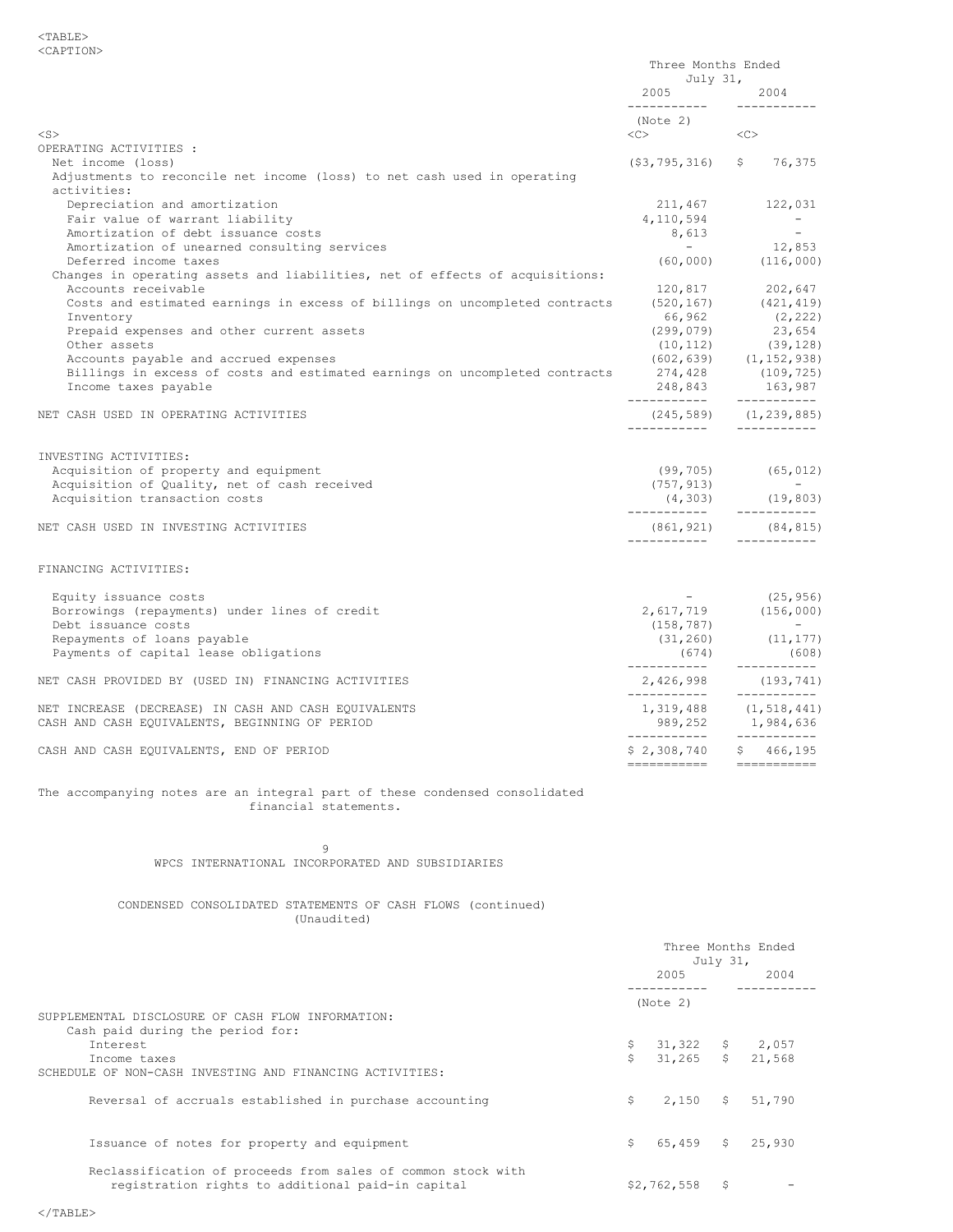10 WPCS INTERNATIONAL INCORPORATED AND SUBSIDIARIES

> NOTES TO CONDENSED CONSOLIDATED FINANCIAL STATEMENTS

### NOTE 1 - BASIS OF PRESENTATION

The accompanying unaudited condensed consolidated financial statements have been prepared pursuant to the rules and regulations of the Securities and Exchange Commission ("SEC") for quarterly reports on Form 10-QSB and do not include all of the information and note disclosures required by accounting principles generally accepted in the United States of America. Accordingly, the unaudited condensed consolidated financial statements should be read in conjunction with the Company's audited consolidated financial statements and notes thereto for the fiscal year ended April 30, 2005 included in the Company's annual report on Form 10-KSB/A. The accompanying unaudited condensed consolidated financial statements reflect all adjustments (consisting of normal recurring adjustments) which are, in the opinion of the management, considered necessary for a fair presentation of financial position, results of operations and cash flows for the interim periods. Operating results for the three month period ended July 31, 2005 are not necessarily indicative of the results that may be expected for the fiscal year ending April 30, 2006. Certain reclassifications have been made to prior period financial statements to conform to the current presentation.

The accompanying unaudited condensed consolidated financial statements include the accounts of WPCS International Incorporated ("WPCS") and its wholly-owned subsidiaries, WPCS Incorporated , Invisinet, Inc. ("Invisinet"), Walker Comm, Inc. ("Walker"), Clayborn Contracting Group, Inc. ("Clayborn"), Heinz Corporation ("Heinz"), and Quality Communications & Alarm Company ("Quality") from November 24, 2004 (date of acquisition), collectively the "Company".

The Company is an engineering company that focuses on the implementation requirements of wireless technology and specialty communication systems. The Company provides a range of services including site design, product integration, security, structured cabling, construction, project management and technical support.

Effective January 10, 2005, a majority of the Company's shareholders approved a one-for-twelve reverse stock split of the Company's common stock, decreasing the number of issued and outstanding shares of common stock from 20,849,976 shares to 1,737,498 shares. The par value of the common stock was not affected by the reverse stock split and remains at \$0.0001 per share. Consequently, the reverse stock split has been reflected retroactively in the accompanying financial statements and notes for all periods presented and all applicable references as to the number of common shares and per share information, stock options, warrants and market prices have been restated to reflect this reverse stock split. In addition, shareholders' equity has been restated for all periods presented for the aggregate par value of the number of common shares that were reclassified to additional paid-in capital as a result of the reverse stock split.

On November 24, 2004, we acquired all of the issued and outstanding common stock of Quality. The aggregate consideration paid by the Company to the Quality selling shareholders, net of acquisition transaction costs of \$176,356 was \$7,457,913, of which \$6,700,000 was paid at closing. Additional purchase price adjustments of \$757,913 were paid in June 2005 to settle working capital adjustments and income tax reimbursements related to the Company electing to make an Internal Revenue Code 338 (h) (10) election. For income tax purposes, this election results in a stepped up basis of assets and liabilities and will result in future income tax deductions.

> 11 WPCS INTERNATIONAL INCORPORATED AND SUBSIDIARIES

> > NOTES TO CONDENSED CONSOLIDATED FINANCIAL STATEMENTS

# NOTE 2 - RESTATEMENT FOR EQUITY ISSUED WITH REGISTRATION RIGHTS

On November 16, 2004, the Company completed a private placement with certain investors for an aggregate of 2,083,887 shares of its common stock and 2,083,887 common stock purchase warrants for \$10,000,000. Under the terms of the sale, the investors were granted certain registration rights in which the Company agreed to timely file a registration statement to register the common shares and the shares underlying the warrants, obtain effectiveness of the registration statement by the SEC within ninety (90) days of November 16, 2004, and maintain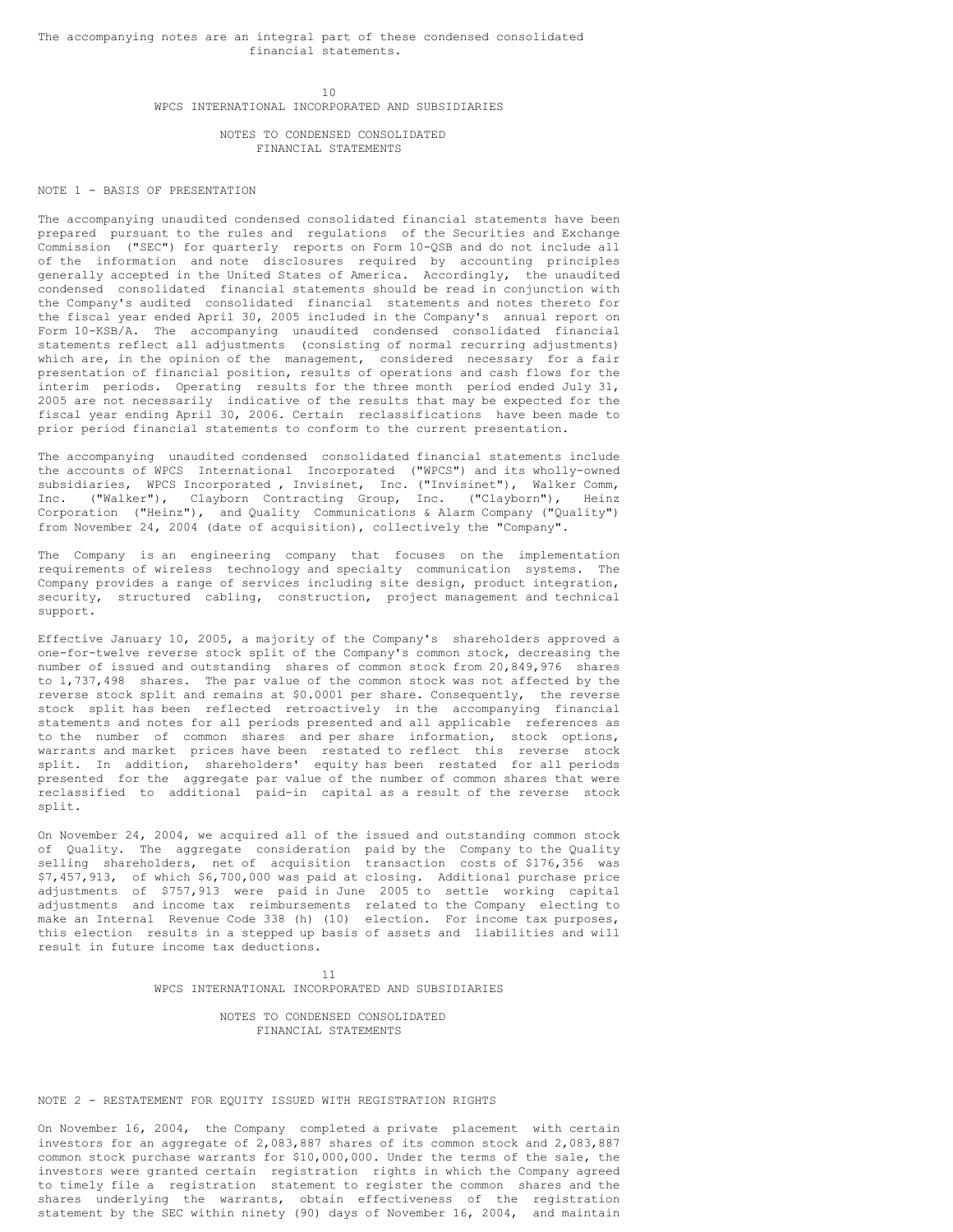the effectiveness of this registration statement for a preset time thereafter. In the event the Company fails to timely perform under the registration rights agreement, the Company agrees to pay the investors liquidated damages in an amount equal to 1.5% of the aggregate amount invested by the investors for each 30-day period or pro rata for any portion thereof following the date by which the registration statement should have been effective. The initial registration statement was filed and declared effective by the SEC within the allowed time and the Company has maintained the effectiveness of the registration statement to date, and has not been required to pay any liquidated damages in connection with the filing or on-going effectiveness of the registration statement.

The Emerging Issues Task Force ("EITF") is currently reviewing the accounting for securities with liquidated damages clauses as stated in EITF 05-04, "The Effect of a Liquidated Damages Clause on a Freestanding Financial Instrument Subject to EITF 00-19." There are currently several views as to how to account for this type of transaction and the EITF has not yet reached a consensus. In accordance with EITF 00-19, "Accounting for Derivative Financial Instruments Indexed To, and Potentially Settled in the Company's Own Stock," and EITF 05-04, because the maximum potential liquidated damages for failure to maintain an effective registration statement is greater than the difference between the fair value of registered and unregistered shares, the value of the common stock subject to such registration rights should be classified as temporary equity. Additionally, in accordance with EITF 00-19 and the terms of the above warrants, the fair value of the warrants should be recorded as a liability, with an offsetting reduction to shareholders' equity. The warrant liability is initially measured at fair value using the Black-Scholes option pricing model, and is then re-valued at each reporting date, with changes in the fair value reported as non-cash charges or credits to earnings.

The SEC recently announced its preferred interpretation of the accounting for common stock and warrants with registration rights under EITF 00-19. The SEC concluded that for agreements containing registration rights where significant liquidated damages could be required to be paid to the holder of the instrument in the event the issuer fails to maintain the effectiveness of a registration statement for a preset time period, the common stock subject to such liquidated damages does not meet the tests required for shareholders' equity classification, and accordingly must be reflected between liabilities and shareholders' equity in the balance sheet until the conditions are eliminated. In analyzing instruments under EITF 00-19, the SEC concluded that the likelihood or probability related to the failure to maintain an effective registration statement is not a factor.

Historically, the Company classified the common stock and warrants with registration rights described above as shareholders' equity, as it believed these securities met the requirements necessary to record them as shareholders' equity. After further review in accordance with the SEC's recent preferred interpretation of EITF 00-19 as it relates to these common shares and warrants subject to registration rights, the Company has concluded that its financial statements for the year ended April 30, 2005, and interim periods ended January 31, 2005, July 31, 2005, and October 31, 2005, will be restated. The restatement includes the reclassification of common stock subject to registration rights from shareholders' equity and into temporary equity, and the reclassification of the liability for the fair value of the warrants from shareholders' equity and into warrant liability as of the closing date (November 16, 2004).

Based on the above determination, as of April 30, 2005, the Company reclassified \$5,732,116 of common stock subject to registration from shareholders' equity and into temporary equity. For the three months ended July 31, 2005, certain of these common shares were sold by the investors; therefore the Company is no longer subject to performance for these shares under the registration rights agreement. Accordingly, the company reclassified \$2,762,558 of common stock subject to registration from temporary equity into shareholders' equity, resulting in \$2,969,558 of temporary equity as of July 31, 2005.

> 12 WPCS INTERNATIONAL INCORPORATED AND SUBSIDIARIES

> > NOTES TO CONDENSED CONSOLIDATED FINANCIAL STATEMENTS

In addition, the Company measured the initial fair value of the warrants on the closing date at \$3,408,833 and reclassified the fair value of the warrants from shareholders' equity and into warrant liability. At the end of each reporting period, the value of the warrants is re-measured based on the fair value of the underlying shares, and changes to the warrant liability and related "gain or loss in fair value of the warrants" is recorded as a non-cash charge or credit to earnings. The warrant liability will be reclassified to shareholders' equity when the Company is no longer subject to performance under the registration rights agreement.

At April 30, 2005, the warrant liability was \$1,994,570, due to changes in the fair value of the warrant liability. At July 31, 2005, the warrant liability increased to \$6,105,164 due principally to the increase in the market value of the Company's common stock. The fair value of the warrants was estimated using the Black-Scholes option-pricing model, with the following assumptions for the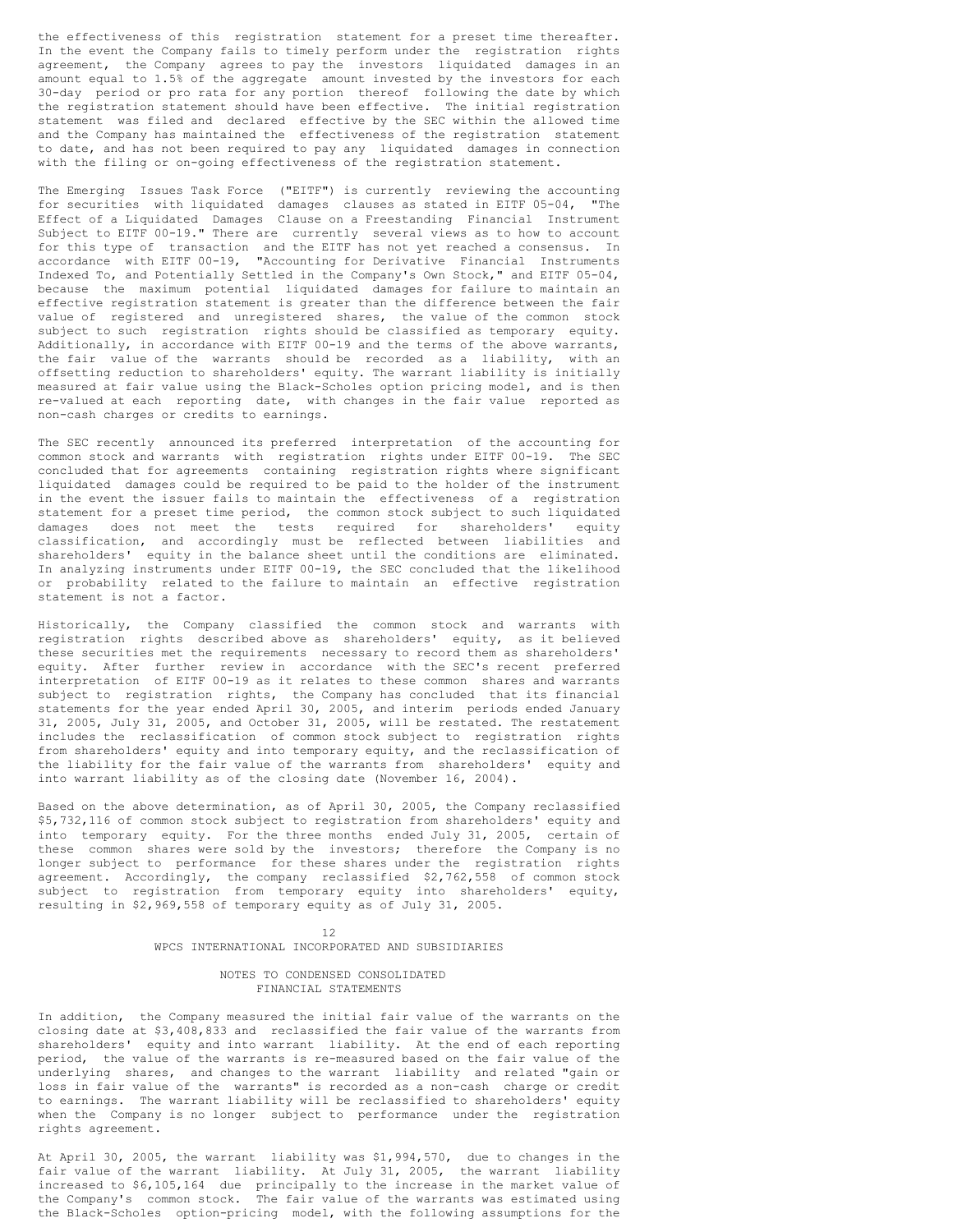three months ended July 31, 2005: risk-free interest rate of 4.16%, dividend yield of 0%, expected life of 6.29 years and volatility of 35.5% were used.

As a result, for the three months ended July 31, 2005, the Company recorded a non-cash loss on fair value of warrants of \$4,110,594. The increase in the loss on fair value of warrants is due principally to the increase in the market value of the common stock of the Company. The non-cash loss on fair value of warrants has no effect on the Company's cash flows or liquidity.

NOTE 3 - SUMMARY OF SELECTED SIGNIFICANT ACCOUNTING POLICIES

A summary of selected significant accounting policies consistently applied in the preparation of the accompanying condensed consolidated financial statements follows (additional policies are set forth in the Company's annual report on Form 10-KSB):

#### Goodwill

In accordance with the guidelines of Statement of Financial Standards ("SFAS") No. 142, "Goodwill and Other Intangible Assets," goodwill and indefinite-lived intangible assets are no longer amortized but are assessed for impairment on at least an annual basis. SFAS No. 142 also requires that intangible assets with estimable useful lives be amortized over their respective estimated useful lives to their estimated residual values, and reviewed for impairment.

SFAS No. 142 requires that goodwill be tested for impairment upon adoption and at least annually thereafter, utilizing a two-step methodology. The initial step requires the Company to determine the fair value of the business acquired (reporting unit) and compare it to the carrying value, including goodwill, of such business (reporting unit). If the fair value exceeds the carrying value, no impairment loss would be recognized. However, if the carrying value of the reporting unit exceeds its fair value, the goodwill of the unit may be impaired. The amount, if any, of the impairment is then measured in the second step based on the excess, if any, of the reporting unit's carrying value over its fair value.

The Company determines the fair value of the businesses acquired for purposes of the initial test primarily by using a discounted cash flow valuation technique. Significant estimates used in the valuation include estimates of future cash flows, both future short-term and long-term growth rates, and estimated cost of capital for purposes of arriving at a discount factor. The Company performs its annual impairment test during the fourth quarter absent any interim impairment indicators.

> 13 WPCS INTERNATIONAL INCORPORATED AND SUBSIDIARIES

# NOTES TO CONDENSED CONSOLIDATED FINANCIAL STATEMENTS

Changes in goodwill during the three months ended July 31, 2005 are as follows:

| Beginning balance, May 1, 2005                                                                        | \$13,961,642    |
|-------------------------------------------------------------------------------------------------------|-----------------|
| Additional transaction costs for prior acquisitions<br>Quality acquisition purchase price adjustments | 4,303<br>61,367 |
| Ending balance, July 31, 2005                                                                         | \$14.027.312    |

### Revenue recognition

The Company generates its revenue by providing engineering and deployment services for wireless infrastructure services and specialty communication systems. The Company provides a range of engineering services including, site design, construction, product integration, structured cabling, network security, project management and technical support.

The Company records revenue and profit on these contracts on a percentage-of-completion basis using the cost-to-cost method. Contracts in process are valued at cost plus accrued profits less earned revenues and progress payments on uncompleted contracts. Contracts are generally considered substantially complete when engineering is completed and/or site construction is completed. The Company includes in operations pass-through revenue and costs on cost-plus contracts, which are customer-reimbursable materials, equipment and subcontractor costs, when the Company determines that it is responsible for the engineering specification, procurement and management of such cost components on behalf of the customer.

The Company has numerous contracts that are in various stages of completion. Such contracts require estimates to determine the appropriate cost and revenue recognition. Cost estimates are reviewed monthly on a contract-by-contract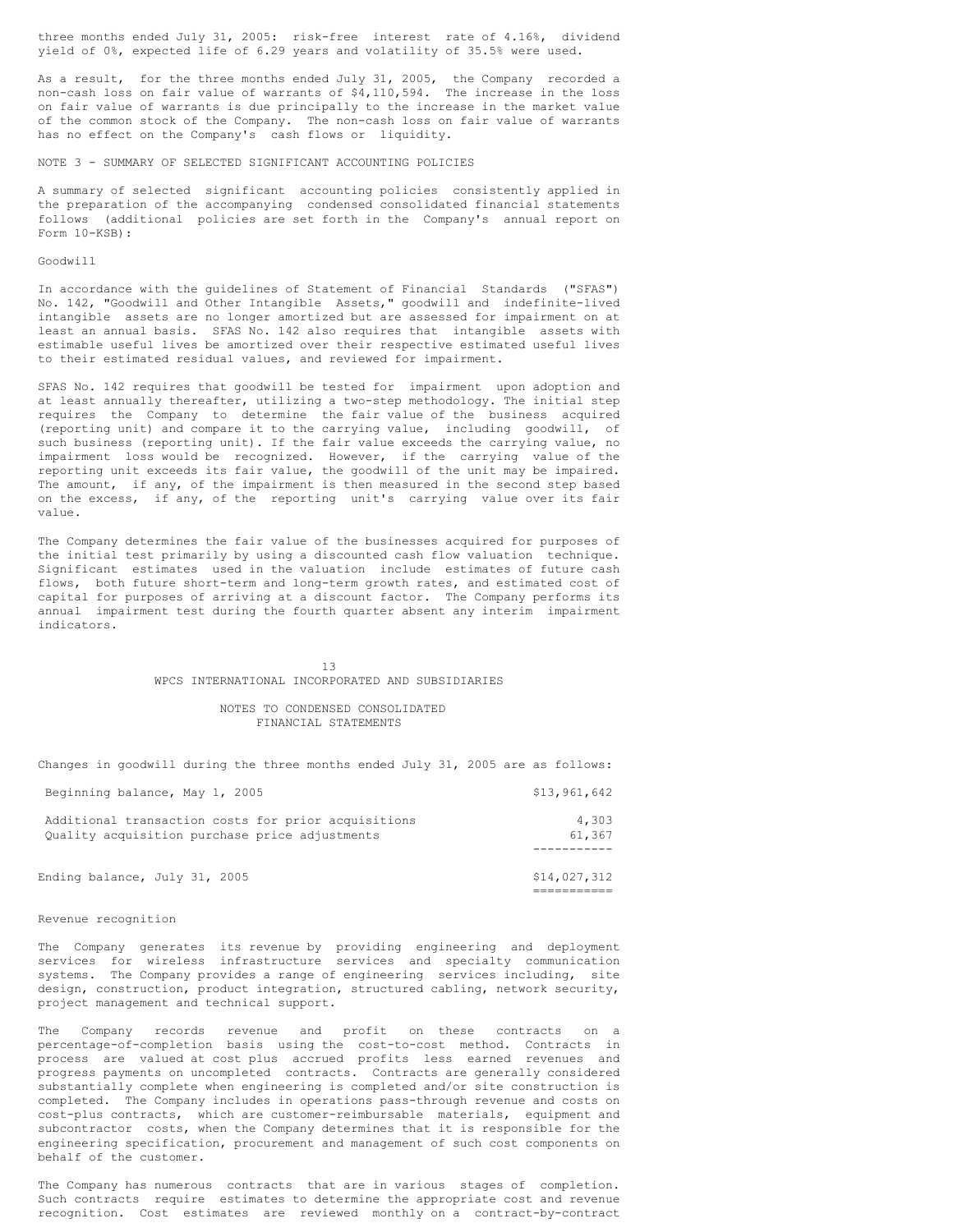basis, and are revised periodically throughout the life of the contract such that adjustments to profit resulting from revisions are made cumulative to the date of the revision. Significant management judgments and estimates, including the estimated cost to complete projects, which determines the project's percent complete, must be made and used in connection with the revenue recognized in the accounting period. Current estimates may be revised as additional information becomes available. If estimates of costs to complete long-term contracts indicate a loss, provision is made currently for the total loss anticipated.

### Earnings (Loss) Per Share

Earnings (loss) per common share is computed pursuant to SFAS No. 128, "Earnings Per Share" ("EPS"). Basic income (loss) per common share is computed as net income (loss) divided by the weighted average number of common shares outstanding for the period. Diluted EPS reflects the potential dilution that could occur from common stock issuable through stock options, restrictive stock awards, warrants and other convertible securities.

At July 31, 2005, the Company had 445,260 stock options and 2,572,171 warrants outstanding which are potentially dilutive securities. At July 31, 2004, the Company had 229,873 stock options and 425,784 warrants outstanding which were potentially dilutive securities.

### Equity Issued with Registration Rights

In connection with sales of our common stock and warrants to certain investors during the third fiscal quarter ended January 31, 2005, the Company granted certain registration rights that provide for liquidated damages in the event of failure to timely perform under the agreements. Although the common stock purchase agreement does not provide for net-cash settlement, the existence of liquidated damages provides for a defacto net-cash settlement option. Therefore, common stock subject to such liquidated damages does not meet the tests required for shareholders' equity classification, and accordingly has been reflected between liabilities and equity in the accompanying consolidated balance sheet as of July 31, 2005 until the conditions are eliminated.

> 14 WPCS INTERNATIONAL INCORPORATED AND SUBSIDIARIES

> > NOTES TO CONDENSED CONSOLIDATED FINANCIAL STATEMENTS

## Warrant Liability

In connection with the sale of certain equity instruments in the third fiscal quarter ended January 31, 2005, as described above, the Company issued freestanding warrants. Although the terms of the warrants do not provide for net-cash settlement, in certain circumstances, physical or net-share settlement is deemed to not be within the Company's control and, accordingly, the Company is required to account for these freestanding warrants as a derivative financial instrument liability, rather than as shareholders' equity.

The warrant liability is initially measured and recorded at its fair value, and is then re-valued at each reporting date, with changes in the fair value reported as non-cash charges or credits to earnings. For warrant-based derivative financial instruments, the Black-Scholes option pricing model is used to value the warrant liability.

The classification of derivative instruments, including whether such instruments should be recorded as liabilities or as equity, is re-assessed at the end of each reporting period. Derivative instrument liabilities are classified in the balance sheet as current or non-current based on whether or not net-cash settlement of the derivative instrument could be required within 12 months of the balance sheet date.

The Company does not use derivative instruments to hedge exposures to cash flow, market, or foreign currency risks.

### Use of Estimates

In preparing financial statements in conformity with accounting principles generally accepted in the United States of America, management is required to make estimates and assumptions that affect the reported amounts of assets and liabilities and the disclosure of contingent assets and liabilities at the date of the financial statements and revenues and expenses during the reporting period. The most significant estimates relate to the calculation of percentage-of-completion on uncompleted contracts, allowance for doubtful accounts, valuation of inventory, useful life of customer lists, deferred tax valuation allowance, the fair values of the assets and liabilities of purchased businesses and the factors related to determining if goodwill is impaired. Actual results could differ from those estimates.

#### NOTE 4- ACQUISITIONS

In accordance with SFAS No. 141, "Business Combinations," acquisitions are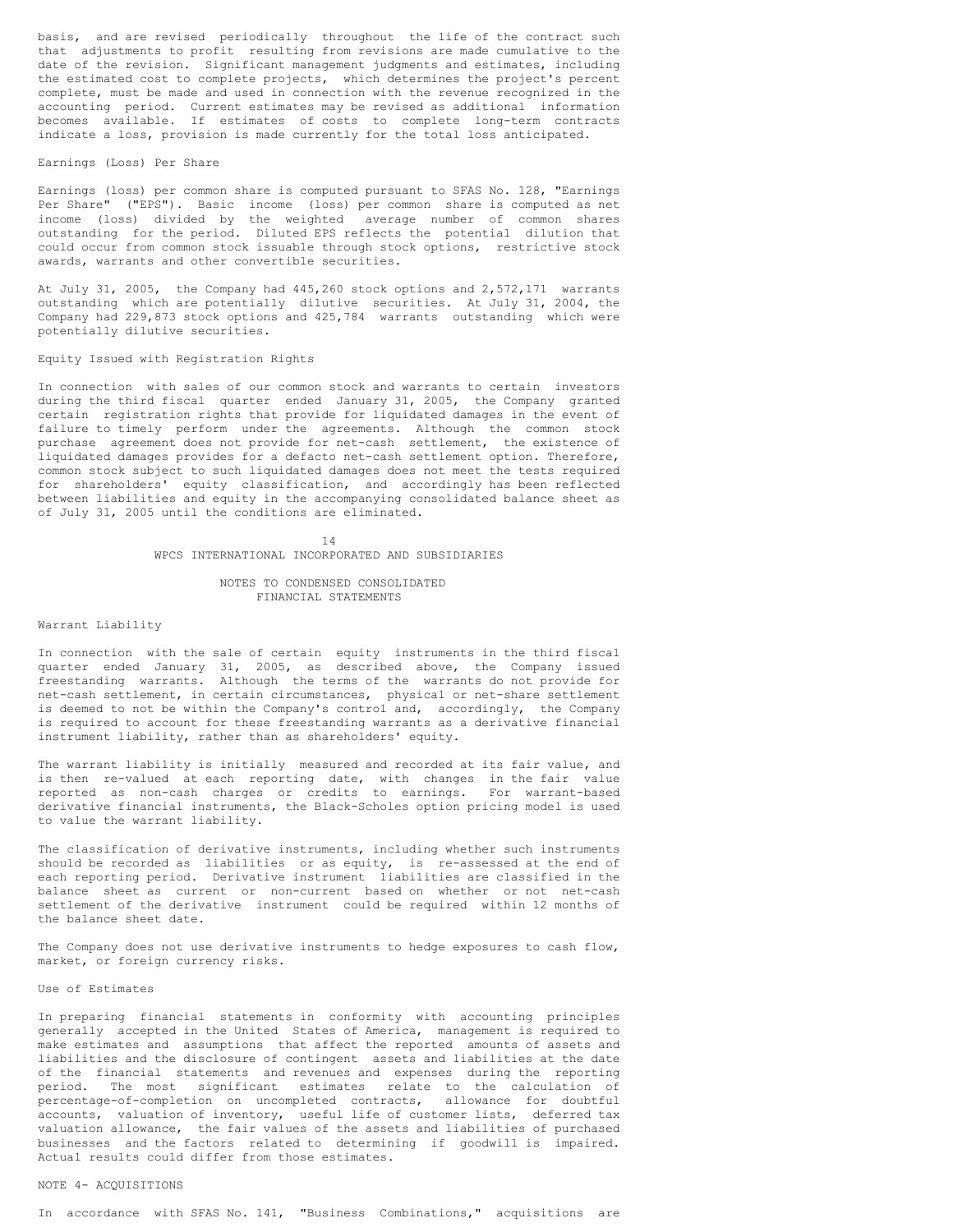accounted for under the purchase accounting method of accounting. Under the purchase method of accounting, assets acquired and liabilities assumed are recorded at their estimated fair values. Goodwill is recorded to the extent the purchase price consideration, including certain acquisition and closing costs, exceeds the fair value of the net identifiable assets acquired at the date of the acquisition.

# Quality

On November 24, 2004, the Company acquired all of the issued and outstanding common stock of Quality. The aggregate consideration paid by the Company to the Quality selling shareholders, net of acquisition transaction costs of \$176,356, was \$7,457,913, of which \$6,700,000 was paid at closing. Additional purchase price adjustments of \$757,913 were paid in June 2005 to settle working capital adjustments and income tax reimbursements related to the Company electing to make an Internal Revenue Code 338 (h) (10) election. For income tax purposes, this election results in a stepped up basis of assets and liabilities and will result in future income tax deductions.

Quality is a Lakewood, New Jersey based provider of specialty communication services. The acquisition of Quality gives the Company additional project engineering expertise for specialty communication opportunities, broadens its customer base especially in the public safety sector and gaming industry, and expands its geographic presence in the Northeastern United States.

## 15 WPCS INTERNATIONAL INCORPORATED AND SUBSIDIARIES

# NOTES TO CONDENSED CONSOLIDATED FINANCIAL STATEMENTS

A valuation of certain assets, including property and equipment, and list of major customers was completed and the Company internally determined the fair value of its other assets and liabilities. In determining the fair value of acquired assets, standard valuation techniques were used including the market and income approaches.

The purchase price allocation, as adjusted, has been determined as follows:

| Assets purchased:         |               |
|---------------------------|---------------|
| Cash                      | Ŝ.<br>163,674 |
| Accounts receivable       | 2,124,587     |
| Inventory                 | 244,053       |
| Fixed assets              | 481,575       |
| Prepaid expenses          | 70,447        |
| Customer lists            | 580,000       |
| Other assets              | 6,000         |
| Goodwill                  | 5,559,058     |
|                           |               |
|                           | 9,229,394     |
|                           |               |
| Liabilities assumed:      |               |
| Accounts payable          | (929, 246)    |
| Accrued expenses          | (271, 991)    |
| Income taxes payable      | (98, 181)     |
| Line of credit borrowings | (135, 129)    |
| Notes payable             | (160, 578)    |
|                           | (1, 595, 125) |
| Purchase price            | \$7,634,269   |
|                           | ===========   |

The following unaudited pro forma financial information presents the combined results of operations of the Company and Quality for the three months ended July 31, 2004 as if the acquisition had occurred on May 1, 2004, after giving effect to certain adjustments, including the issuance of the Company's common stock to finance the acquisition of Quality. The pro forma financial information does not necessarily reflect the results of operations that would have occurred had the Company and Quality been a single entity during the 2004 period.

|                                                           | Three Months Ended<br>July 31, 2004 |
|-----------------------------------------------------------|-------------------------------------|
| Revenue                                                   | \$9,708,685                         |
|                                                           | Ŝ.                                  |
| Net income                                                | 162,827                             |
| Weighted average number of shares used in<br>calculation: |                                     |
| Basic net income per share                                | 3,821,385                           |
| Diluted net income per share                              | 3,852,670                           |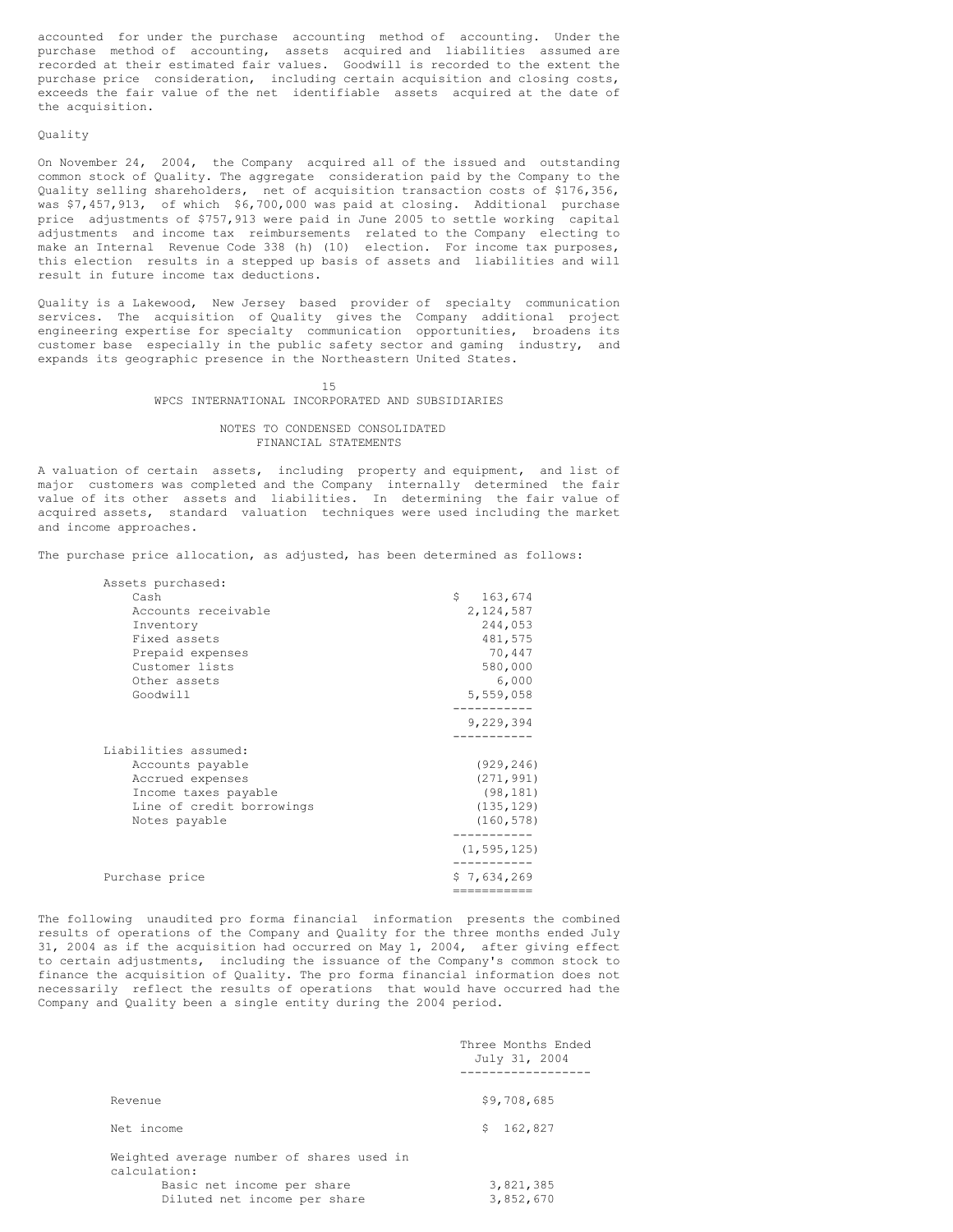|  |         |  | Pro forma net income per common share: |  |         |
|--|---------|--|----------------------------------------|--|---------|
|  | Basic   |  |                                        |  | \$ 0.04 |
|  | Diluted |  |                                        |  | \$ 0.04 |

16

# WPCS INTERNATIONAL INCORPORATED AND SUBSIDIARIES

## NOTES TO CONDENSED CONSOLIDATED FINANCIAL STATEMENTS

Customer lists are amortized over a period of five to six years from the date of acquisition. The Company recorded amortization expense related to customer lists of \$74,000 and \$39,000 for the three months ended July 31, 2005 and 2004, respectively. With the exception of goodwill related to the Quality acquisition, any future goodwill impairments are not deductible for income tax purposes.

### NOTE 5 - COSTS AND ESTIMATED EARNINGS ON UNCOMPLETED CONTRACTS

Costs and estimated earnings on uncompleted contracts consist of the following at July 31, 2005:

| Costs incurred on uncompleted contracts<br>Estimated contract profit           |     | \$23,353,164<br>3,679,405 |
|--------------------------------------------------------------------------------|-----|---------------------------|
| Less: billings to date                                                         |     | 27,032,569<br>27,082,366  |
| Net billings in excess                                                         |     | (49, 797)                 |
| Costs and estimated earnings in excess of billings                             | \$. | 1,429,122                 |
| Billings in excess of costs and estimated earnings<br>on uncompleted contracts |     | 1,478,919                 |
| Net billings in excess                                                         | Ŝ   | (49, 797)                 |

#### NOTE 6 - RELATED PARTY TRANSACTIONS

In connection with the acquisition of Walker, the Company assumed a ten-year lease with a trust, of which a certain officer of the Company is the trustee, for a building and land located in Fairfield, California, which is occupied by its Walker subsidiary. For the three months ended July 31, 2005 and 2004, the rent paid for this lease was \$22,000 and \$23,000, respectively.

In connection with the acquisition of Clayborn, an additional \$1,100,000 is due by September 30, 2007, payable in quarterly distributions to the Clayborn shareholders, by payment of 50% of the quarterly post tax profits, as defined, of Clayborn and the payment of the remainder on that date.

In connection with the acquisition of Heinz, a \$200,000 non-interest bearing promissory note was issued. Of the \$200,000, \$75,000 was paid in April 2005, \$75,000 is payable on the second anniversary of the closing date and \$50,000 is payable on the third anniversary of the closing date.

In connection with the acquisition of Quality, approximately \$758,000 of additional purchase price consideration was paid to the selling shareholders in June 2005 for working capital adjustments and income tax reimbursements.

NOTE 7 - LINE OF CREDIT

Walker maintained a revolving line of credit facility with a commercial bank, with a borrowing limit up to 70% of eligible Walker accounts receivable. On June 3, 2005, this line of credit was paid off in connection with the credit agreement described below.

On June 3, 2005, the Company entered into a credit agreement with a new commercial bank. The credit agreement (the "Credit Agreement") provides for a revolving line of credit in an amount not to exceed \$5,000,000, together with a letter of credit facility not to exceed \$500,000. The Company also entered into security agreements with the bank, pursuant to which each subsidiary granted a security interest to the bank in all of their assets.

> 17 WPCS INTERNATIONAL INCORPORATED AND SUBSIDIARIES

> > NOTES TO CONDENSED CONSOLIDATED FINANCIAL STATEMENTS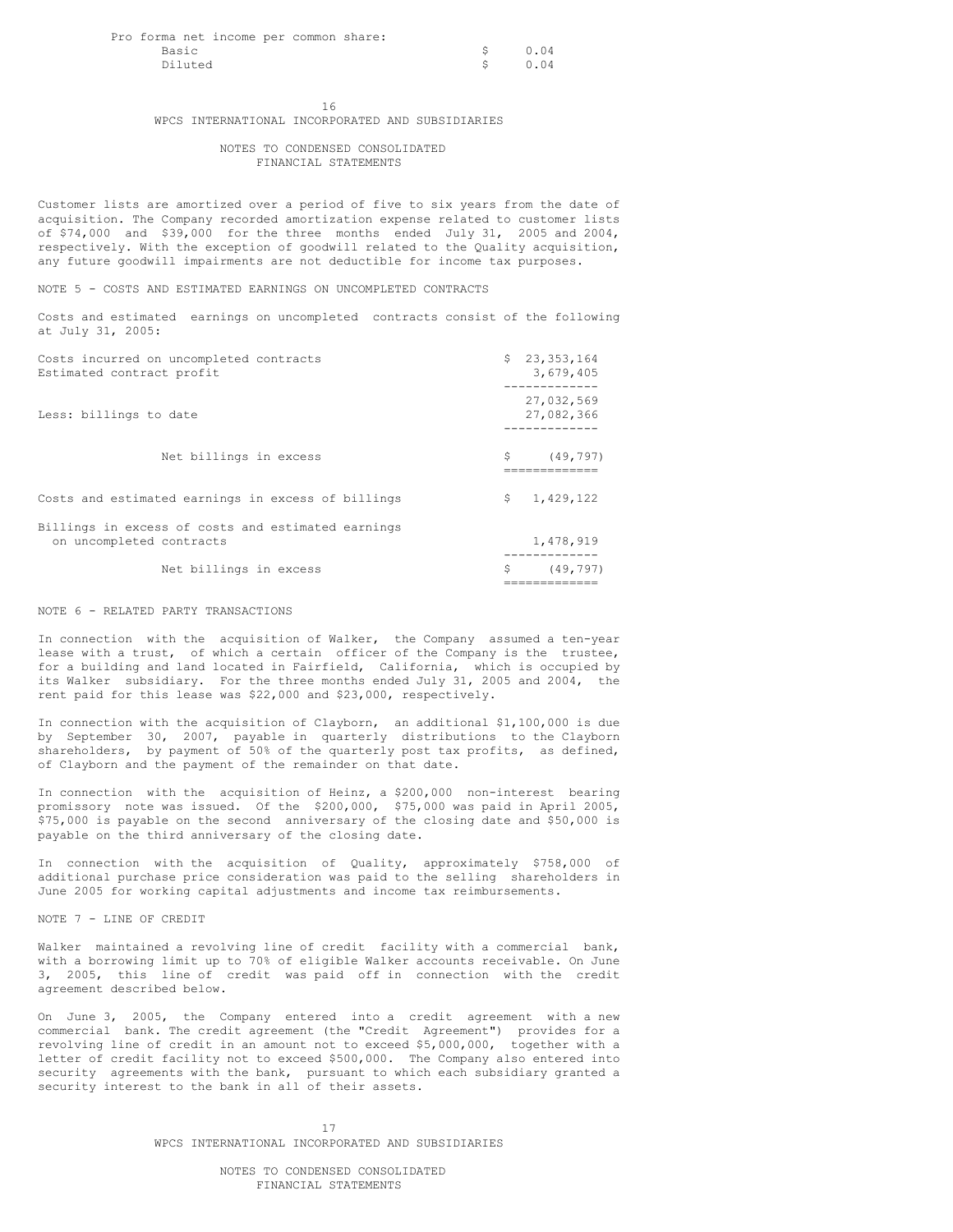Under the terms of the Credit Agreement, the Company is permitted to borrow up to \$3,000,000 under the revolving credit line, based upon eligible receivables. Once the Company has provided financial statements to the bank which evidence that the Company has earnings before interest, taxes, depreciation and amortization of (i) \$750,000 for the quarter ended July 31, 2005, (ii) \$750,000 for the quarter ended October 31, 2005, and (iii) \$2,500,000 for the year ended April 30, 2006, the revolving commitment amount will be increased to \$5,000,000. The Credit Agreement contains customary covenants, including but not limited to (i) restrictions on the permitted ratio of total unsubordinated liabilities to tangible net worth plus subordinated indebtedness, (ii) the Company's total tangible net worth, (iii) working capital, (iv) minimum earnings before interest, taxes, depreciation and amortization, and (v) dividend restrictions. As of July 31, 2005, the Company was in compliance with the Credit Agreement covenants. The loan commitment expires on August 31, 2008. The Company may prepay the loan at any time.

The loan under the revolving credit line bears interest at a rate equal to either the bank's reference rate plus one- half (0.5%) percent, or LIBOR plus two and three-quarters (2.75%) percent, as the Company may request (6.125% as of July 31, 2005). The Company paid a facility fee to the bank of \$50,000 on the closing date. In addition to the loan, a \$500,000 letter of credit was also re-issued in favor of Walker's surety bonding company for performance and payment bond collateral requirements.

The Company used the initial funds provided by the loan, in the gross amount of \$3,000,000, to repay existing bank debt at Walker of approximately \$672,000, for the payment of approximately \$758,000 to the former shareholders of our Quality subsidiary for monies due to them pursuant to the terms of the purchase of their company, and for working capital.

## NOTE 8 - STOCK OPTION PLAN

The Company established a nonqualified stock option plan pursuant to which options to acquire a maximum of 416,667 shares of the Company's common stock were reserved for grant (the "2002 Plan"). Under the terms of the 2002 Plan, the options, which expire one to five years after grant, are exercisable at prices equal to the fair market value of the stock at the date of the grant and become exercisable in accordance with terms established at the time of the grant. At July 31, 2005, there were no shares available for grant under the 2002 Plan. From time to time, the Company issues stock options to employees outside the plan. Through July 31, 2005, the Company had issued 28,593 stock options to employees outside the plan that remained outstanding.

As currently permitted by SFAS 123, "Accounting for Stock-Based Compensation," the Company has elected to continue to account for its stock-based compensation plans in accordance with the intrinsic-value-based method of accounting prescribed by Accounting Principles Board Opinion No. 25 ("APB 25"), "Accounting for Stock Issued to Employees." Under APB 25, compensation expense is recorded on the date of grant only if the current market price of the underlying stock exceeds the exercise price. The exercise price of all options granted to employees has been equal to or greater than the fair market value at the date of grant and, accordingly, the Company has not recognized compensation expense associated with its stock option plan. By making that election, the Company is required under SFAS 123 to provide pro forma disclosures of net income and net income per common share as if the fair value based method of accounting had been applied. The following table illustrates the effect on net income and net income per common share for the three months ended July 31, 2005 and 2004, as if the Company had applied the fair value recognition provisions of SFAS 123 to stock-based compensation.

The Company applies the intrinsic value method in accounting for its stock-based compensation plan. Had the Company measured compensation under the fair value based method for stock options granted and amortized the cost over the related vesting period, the Company's net income and net income per share attributable to common shareholders would have been as follows:

> 18 WPCS INTERNATIONAL INCORPORATED AND SUBSIDIARIES

> > NOTES TO CONDENSED CONSOLIDATED FINANCIAL STATEMENTS

Three months ended July 31, 2005 2004 ---- ---- Net income (loss), as reported  $$(3,795,316)$  \$ 76,375

Deduct: total stock-based employee compensation expense determined under fair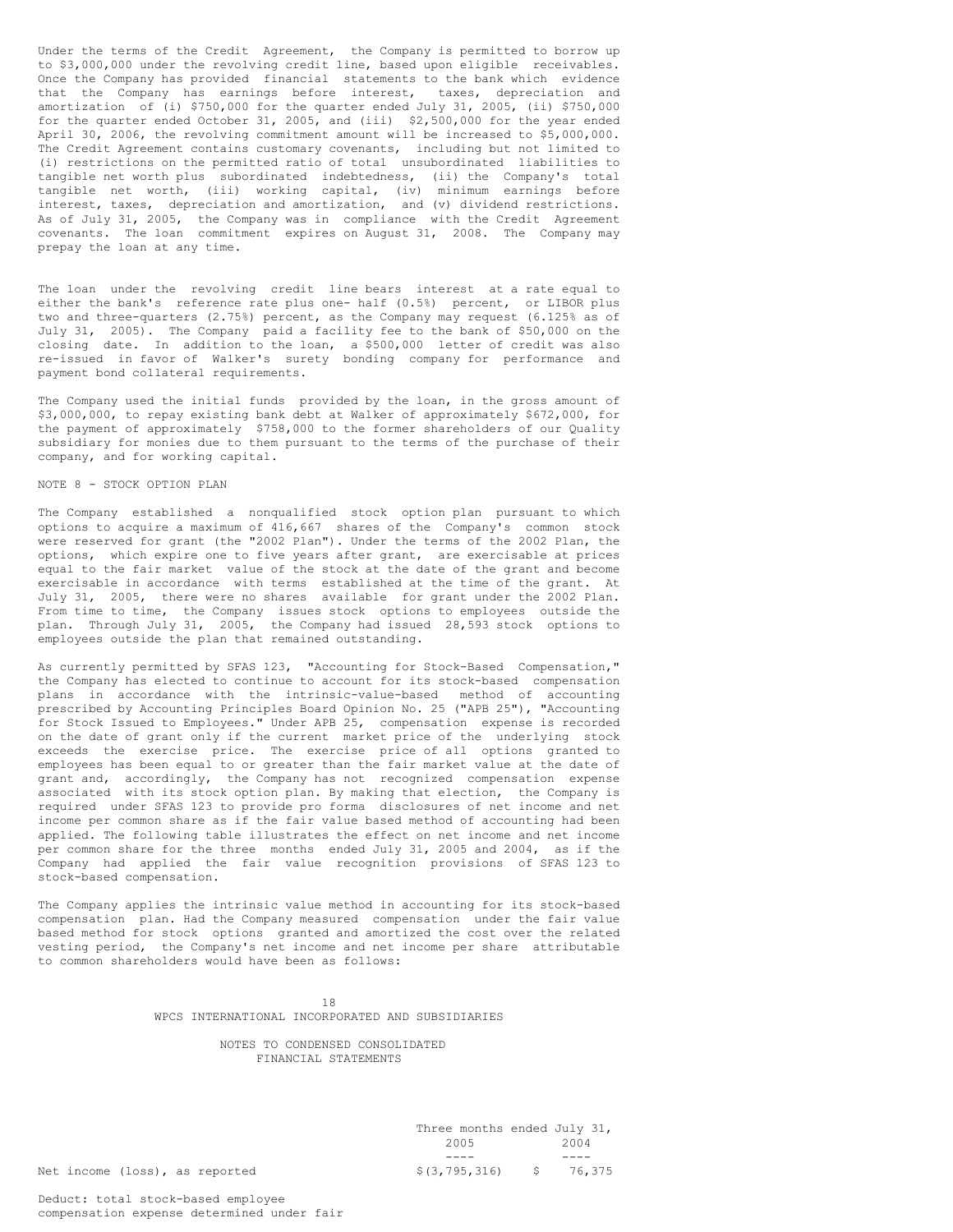| value based method for all awards, net of tax                   |          | (18, 343)                  | (35, 228) |              |  |
|-----------------------------------------------------------------|----------|----------------------------|-----------|--------------|--|
| Net income (loss), pro forma                                    |          | \$(3, 813, 659)            | \$.       | 41,147       |  |
| Basic net income (loss) per share<br>As reported<br>Pro forma   | Ŝ        | $(0.99)$ \$<br>$(1.00)$ \$ |           | 0.04<br>0.02 |  |
| Diluted net income (loss) per share<br>As reported<br>Pro forma | \$<br>\$ | $(0.99)$ \$<br>(1.00)      | \$        | 0.04<br>0.02 |  |

The fair value of each option granted was estimated on the date of grant using the Black-Scholes Option pricing model with the following assumptions. For the three months ended July 31, 2005, risk-free interest rate of 3.81%, dividend yield of 0%, expected life of 5 years and volatility of 35.5% were used. For the three months ended July 31, 2004, no options were granted.

SFAS 123(R) (revised December 2004), "Share-Based Payment," an amendment of SFAS 123, established accounting and disclosure requirements using a fair-value-based method of accounting for stock-based employee compensation plans. As a result of the amendments to SFAS 123, the Company will be required to expense the fair value of employee stock options beginning with its fiscal year ending April 30, 2007. The new standard will require the Company to expense the fair value of employee stock options and other share-based payments over the vesting period. The FASB believes the use of a binomial lattice model for option valuation is capable of more fully reflecting certain characteristics of employee share options compared to the Black-Scholes options pricing model. The new standard may be adopted in one of three ways - the modified prospective transition method, a variation of the modified prospective transition method or the modified retrospective transition method. We are currently evaluating how we will adopt the standard and evaluating the effect that the adoption of SFAS 123(R) will have on our financial position or results of operations.

# NOTE 9 - SEGMENT REPORTING

The Company's reportable segments are determined and reviewed by management based upon the nature of the services, the external customers and customer industries and the sales and distribution methods used to market the products. The Company has two reportable segments: wireless infrastructure services and specialty communication systems. Management evaluates performance based upon (loss) income before income taxes. Corporate includes corporate salaries and external professional fees, such as accounting, legal and investor relations costs which are not allocated to the other subsidiaries. Corporate assets include cash, prepaid expenses and deferred tax assets. Segment results for the three months ended July 31, 2005 and 2004 are as follows.

> 19 WPCS INTERNATIONAL INCORPORATED AND SUBSIDIARIES

## NOTES TO CONDENSED CONSOLIDATED FINANCIAL STATEMENTS

 $<$ TABLE> <CAPTION>

|                                           |                                               |                              | As of/for Three Months Ended July 31, 2005 |                 |                                  | As of/for Three Months Ended |              |
|-------------------------------------------|-----------------------------------------------|------------------------------|--------------------------------------------|-----------------|----------------------------------|------------------------------|--------------|
| July 31, 2004                             |                                               | Wireless                     | Specialty                                  |                 |                                  | Wireless                     |              |
| Specialty                                 |                                               |                              |                                            |                 |                                  |                              |              |
| Communication                             | Corporate<br>Total                            | Infrastructure Communication |                                            | Total           | Corporate                        | Infrastructure               |              |
|                                           |                                               |                              |                                            |                 |                                  |                              |              |
| $<$ S $>$                                 | <<                                            | <<                           | <<                                         | $<<$ $<$ $>$    | <<                               | <<                           | <<           |
| <<<br>Revenue<br>4,823,065                | \$<br>$\overline{\phantom{a}}$<br>\$7,279,153 | \$1,564,174                  | \$10,607,465                               | \$12,171,639    | \$<br>$\overline{\phantom{a}}$   | \$2,456,088                  | $\mathsf S$  |
| Income (loss)<br>before income            |                                               |                              |                                            |                 |                                  |                              |              |
| taxes<br>171,083 \$ 143,731               | \$(4,631,997)                                 |                              | $$145,254$ $$903,510$                      | \$(3, 583, 233) | \$ (402, 531)                    | $375,179$ \$<br>S.           |              |
| Goodwill<br>5,986,168                     | S<br>\$8,634,971                              | \$2,482,085                  | \$11,545,227                               | \$14,027,312    | $\mathsf{S}$<br>$\sim$ 100 $\mu$ | \$2,648,803                  | $\mathsf{S}$ |
| Total assets \$ 2,171,378<br>14, 151, 554 | \$19,513,136                                  | \$4,458,593                  | \$25,626,627                               | \$32,256,598    | \$148,526                        | \$5,213,056                  | S.           |
| $\langle$ /TARLE $>$                      |                                               |                              |                                            |                 |                                  |                              |              |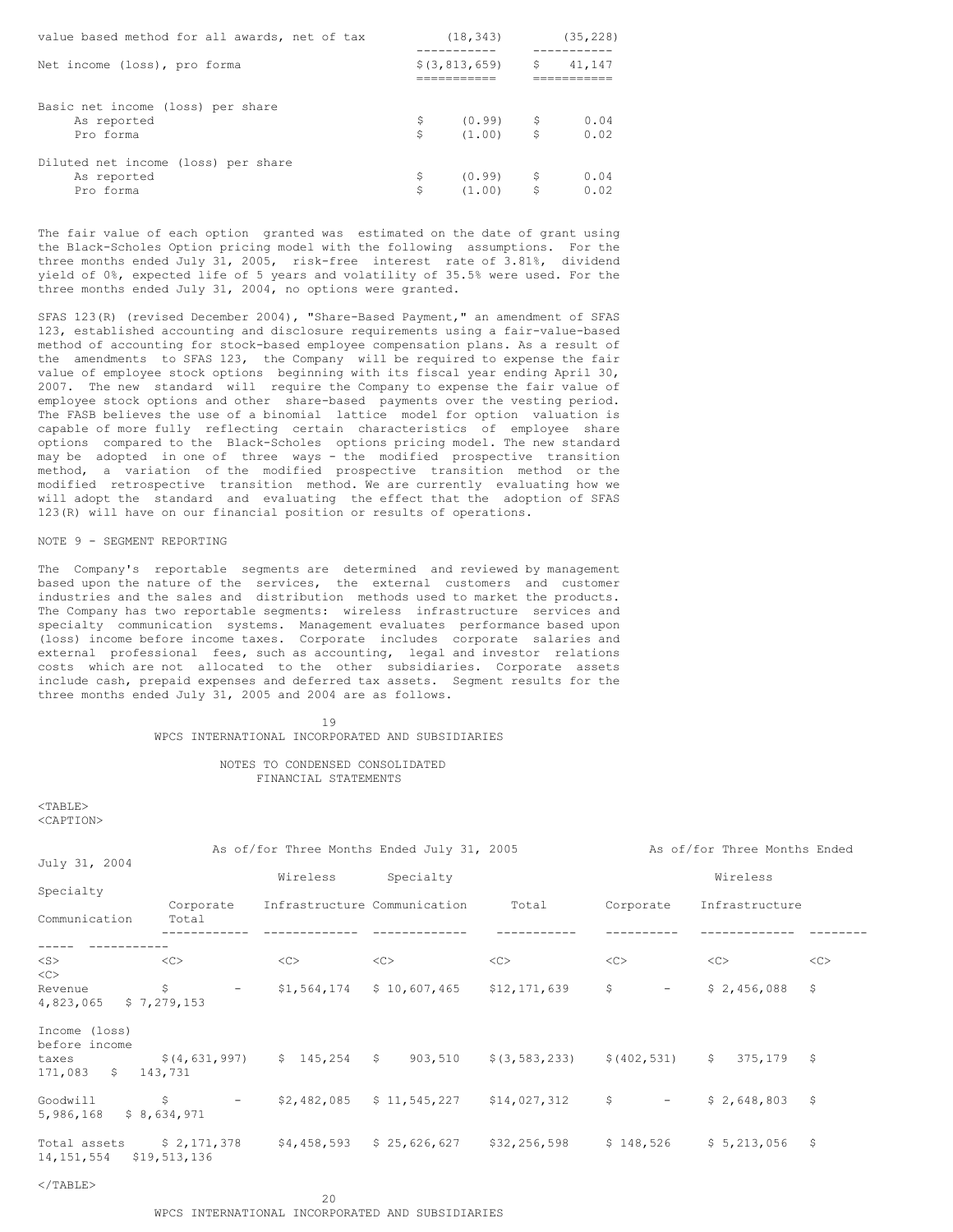## MANAGEMENT'S DISCUSSION AND ANALYSIS OF FINANCIAL CONDITION AND RESULTS OF OPERATIONS

The following discussion should be read in conjunction with the unaudited condensed consolidated financial statements and notes thereto set forth in Item 1 of this Quarterly Report. In addition to historical information, this discussion and analysis contains forward-looking statements that involve risks, uncertainties and assumptions, which could cause actual results to differ materially from Management's expectations. Factors that could cause differences include, but are not limited to, expected market demand for the Company's services, fluctuations in pricing for materials, and competition.

#### Overview

WPCS International Incorporated is an engineering company that focuses on the implementation requirements of wireless technology and specialty communication systems. We provide a range of services including, site design, product integration, security, structured cabling, construction and project management.

As a result of the acquisitions of Invisinet, Inc. on November 13, 2002 and Walker Comm, Inc. on December 30, 2002, we experienced significant growth in our overall business and commenced operations in two segments, specialty communication systems and wireless infrastructure services. With the acquisitions of Clayborn Contracting Group, Inc. and Heinz Corporation in fiscal 2004 and Quality Communications & Alarm Company in fiscal 2005, we experienced additional growth in each of these segments.

### Results of Operations

Management currently considers the following events, trends and uncertainties to be important to understand its results of operations and financial condition:

- o We operate in two segments, specialty communication systems and wireless infrastructure services. With the acquisition of Quality in the third quarter of fiscal 2005, we experienced additional expansion of the specialty communication segment.
- o For the three months ended July 31, 2005, the specialty communication segment represents approximately 87% of total revenue, and wireless infrastructure services represent approximately 13% of total revenue.
- o Our primary goal is to focus on organic growth opportunities. We will also consider strategic acquisitions of companies familiar with wireless infrastructure and specialty communication systems. The goal for any future acquisition will be to expand the product and service offerings, to strengthen our project services capabilities, expand our customer base and add accretive revenue and earnings.
- o As of July 31, 2005, our backlog is approximately \$21,200,000. Our backlog is comprised of the uncompleted portion of services to be performed under job-specific contracts or purchase orders. We expect this backlog to be fully recognized as revenue within the next eight months.
- o Our selling, general and administrative expenses as a percentage of revenue decreased to 18.6% for the three months ended July 31, 2005, as compared to 19.1% for the same period in the prior year.

21 WPCS INTERNATIONAL INCORPORATED AND SUBSIDIARIES

MANAGEMENT'S DISCUSSION AND ANALYSIS OF FINANCIAL CONDITION AND RESULTS OF OPERATIONS

In connection with sales of our common stock and warrants to certain investors during the third fiscal quarter ended January 31, 2005, we granted certain registration rights that provide for liquidated damages in the event of failure to timely perform under the agreements. The SEC recently announced its preferred interpretation of the accounting for common stock and warrants with registration rights under EITF 00-19. The SEC concluded that for agreements containing registration rights where significant liquidated damages could be required to be paid to the holder of the instrument in the event the issuer fails to maintain the effectiveness of a registration statement for a preset time period, the common stock subject to such liquidated damages does not meet the tests required for shareholders' equity classification, and accordingly must be been reflected as temporary equity in the consolidated balance sheet until the conditions are eliminated. In analyzing instruments under EITF 00-19, the SEC concluded that the likelihood or probability related to the failure to maintain an effective registration statement is not a factor.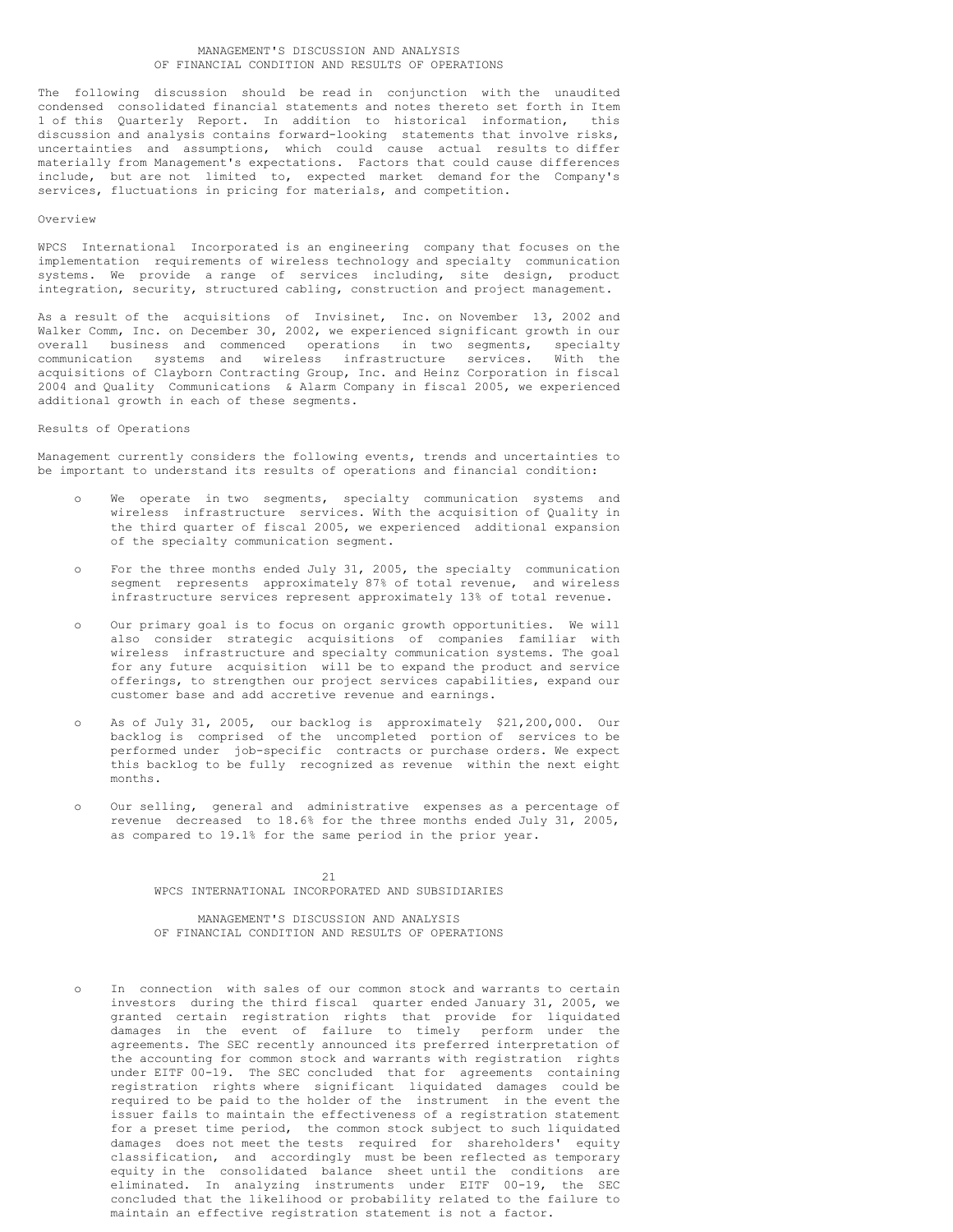Historically, we classified the common stock and warrants with registration rights described above as shareholders' equity, as we believed these instruments met the requirements necessary to record them as shareholders' equity. After further review in accordance with the SEC's recent preferred interpretation of EITF 00-19 as it relates to these common shares and warrants subject to registration rights, we have concluded that our financial statements for the year ended April 30, 2005, and interim periods ended January 31, 2005, July 31, 2005, and October 31, 2005 will be restated. The restatement includes the reclassification of the common stock with registration rights from shareholders' equity and into temporary equity, and the reclassification of the liability for the fair value of the common stock warrants from shareholders' equity and into warrant liability at the closing date (November 16, 2004).

Based on the above determination, as of April 30, 2005, we reclassified \$5,732,116 of common stock subject to registration from shareholders' equity and into temporary equity. For the three months ended July 31, 2005, certain of these common shares were sold by the investors; therefore we are no longer subject to performance for these shares under the registration rights agreement. Accordingly, we reclassified \$2,762,558 of common stock subject to registration from temporary equity into shareholders' equity, resulting in \$2,969,558 of temporary equity as of July 31, 2005.

In addition, we measured the initial fair value of the warrants on the closing date at \$3,408,833 and reclassified the fair value of the warrants from shareholders' equity and into warrant liability. At the end of each reporting period, the value of the warrants is re-measured based on the fair value of the underlying shares, and changes to the warrant liability and related "gain or loss in fair value of the warrants" is recorded as a non-cash charge or credit to earnings. The warrant liability will be reclassified to shareholders' equity when we are no longer subject to performance under the registration rights agreement.

At April 30, 2005, the warrant liability was \$1,994,570, due to changes in the fair value of the warrants. At July 31, 2005, the warrant liability increased to \$6,105,164 due principally to the increase in the market value of our common stock. The fair value of the warrants was estimated using the Black-Scholes option-pricing model, with the following assumptions for the three months ended July 31, 2005: risk-free interest rate of 4.16%, dividend yield of 0%, expected life of 6.29 years and volatility of 35.5% were used.

As a result, for the three months ended July 31, 2005, we recorded a non-cash loss on fair value of warrants of \$4,110,594. The increase in the loss on fair value of warrants is due principally to the increase in the market value of our common stock. The non-cash loss on fair value of warrants has no effect on our cash flows or liquidity.

22 WPCS INTERNATIONAL INCORPORATED AND SUBSIDIARIES

MANAGEMENT'S DISCUSSION AND ANALYSIS OF FINANCIAL CONDITION AND RESULTS OF OPERATIONS

### THREE MONTHS ENDED JULY 31, 2005

Consolidated results for the three months ended July 31, 2005 and 2004 are as follows.

 $<$ TABLE> <CAPTION>

|                                              |        | Three Months Ended<br>July 31, |        |            |           |    |
|----------------------------------------------|--------|--------------------------------|--------|------------|-----------|----|
|                                              |        | 2005                           |        |            | 2004      |    |
| $- - -$                                      |        |                                |        |            |           |    |
| $<$ S $>$                                    | $<$ C> |                                | <<>    | $<<$ C $>$ |           | << |
| <b>REVENUE</b>                               | \$     | 12, 171, 639                   | 100.0% | \$         | 7,279,153 |    |
| 100.0%                                       |        |                                |        |            |           |    |
|                                              |        |                                |        |            |           |    |
| COSTS AND EXPENSES:                          |        |                                |        |            |           |    |
| Cost of revenue                              |        | 9,130,091                      | 75.0%  |            | 5,619,587 |    |
| 77.2%                                        |        |                                |        |            |           |    |
| Selling, general and administrative expenses |        | 2,263,955                      | 18.6%  |            | 1,392,691 |    |
| 19.1%                                        |        |                                |        |            |           |    |
| Depreciation and amortization                |        | 211,467                        | 1.7%   |            | 122,031   |    |
| 1.7%                                         |        |                                |        |            |           |    |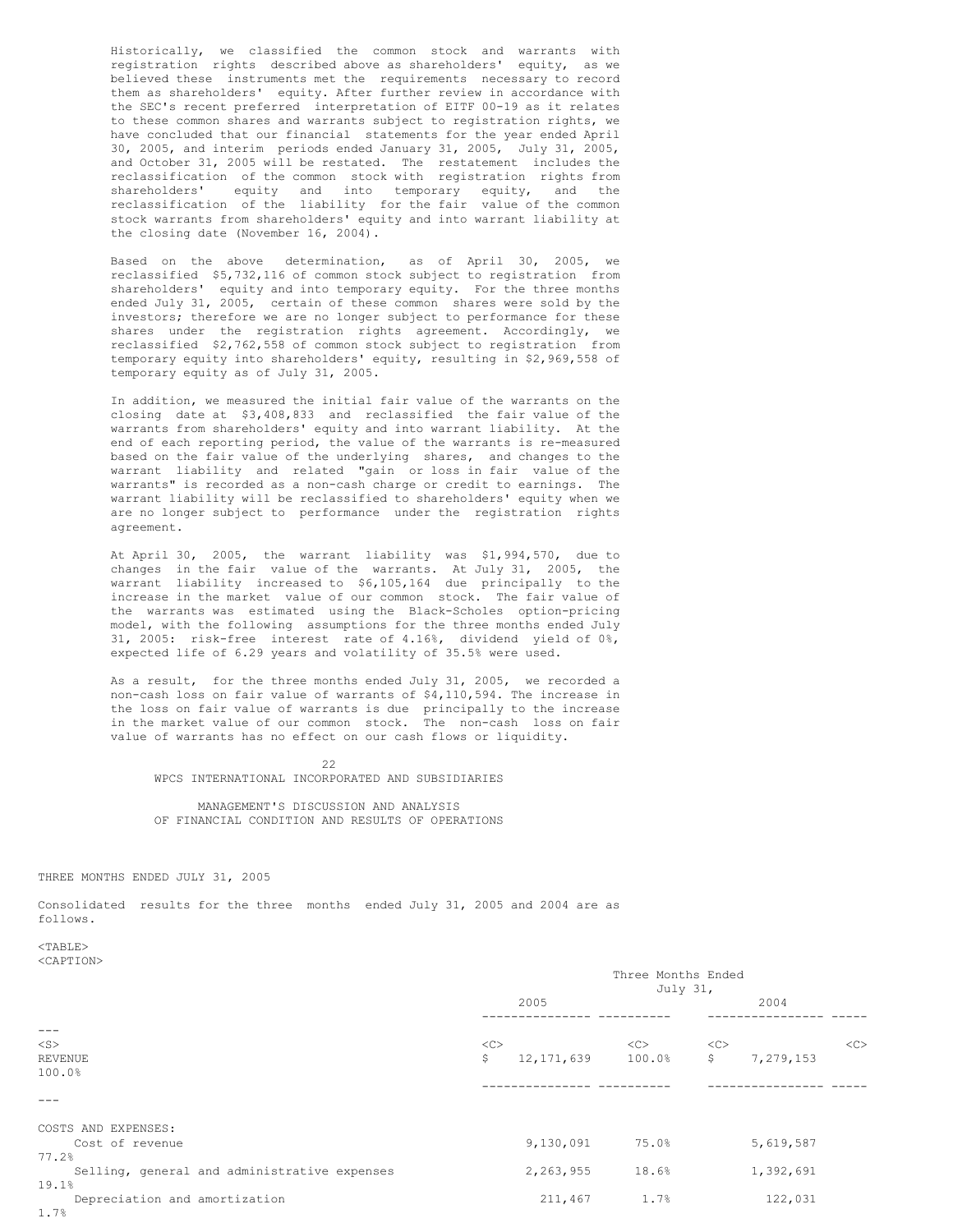|                                                   | ------------ -----------   |             |                                     |  |  |
|---------------------------------------------------|----------------------------|-------------|-------------------------------------|--|--|
| $\qquad \qquad -$                                 |                            |             |                                     |  |  |
| Total costs and expenses<br>98.0%                 |                            |             | 11,605,513 95.3% 7,134,309          |  |  |
|                                                   |                            |             |                                     |  |  |
| OPERATING INCOME<br>2.0%                          |                            |             | 566,126 4.7% 144,844                |  |  |
| OTHER EXPENSE:<br>Interest expense<br>0.0%        |                            | 38,765 0.3% | 1,113                               |  |  |
| Loss on fair value of warrant liability<br>0.0%   | 4, 110, 594 33.8%          |             | $\overline{\phantom{a}}$            |  |  |
| $- - -$                                           |                            |             |                                     |  |  |
| INCOME (LOSS) BEFORE INCOME TAX PROVISION<br>2.0% |                            |             | $(3, 583, 233)$ $(29.4\%)$ 143, 731 |  |  |
| Income tax provision<br>0.9%                      |                            |             | 212,083 1.7% 67,356                 |  |  |
| $---$                                             | ------------- ---------    |             |                                     |  |  |
| NET INCOME (LOSS)<br>1.1%                         | \$                         |             | $(3, 795, 316)$ $(31.1%)$ \$ 76,375 |  |  |
|                                                   | ========================== |             | ================                    |  |  |

=========  $\langle$ /TABLE>

Revenue

We generate our revenue by providing engineering and deployment services for wireless infrastructure services and specialty communication systems. We provide a range of engineering services including site design, construction, product integration, structured cabling, network security, project management and technical support.

Revenue for the three months ended July 31, 2005 was approximately \$12,172,000, as compared to \$7,279,000 for the three months ended July 31, 2004. The increase in revenue for the three months was primarily attributable to the acquisition of Quality and secondarily to organic growth expansion of our customer base and new contract awards.

Total revenue from the specialty communication segment for the three months ended July 31, 2005 and 2004 was approximately \$10,607,000 or 87.1% and \$4,823,000 or 66.3% of total revenue, respectively. Wireless infrastructure segment revenue for the three months ended July 31, 2005 and 2004 was approximately  $$1,564,000$  or  $12.9\%$  and  $$2,456,000$  or  $33.7\%$  of total revenue, respectively.

> 23 WPCS INTERNATIONAL INCORPORATED AND SUBSIDIARIES

MANAGEMENT'S DISCUSSION AND ANALYSIS OF FINANCIAL CONDITION AND RESULTS OF OPERATIONS

### Cost of Revenue

Cost of revenue consists of direct costs on contracts, materials, direct labor, third party subcontractor services, union benefits and other overhead costs. Our cost of revenue was approximately \$9,130,000 or 75.0% of revenue for the three months ended July 31, 2005, compared to \$5,620,000 or 77.2% for the same period of the prior year. The dollar increase in our total cost of revenue is due to the corresponding increase in revenue as a result of organic growth in revenue from Walker, Clayborn and Heinz, and the acquisition of Quality. The decrease in cost of revenue as a percent of revenue is due to the revenue mix attributable to contract revenue from Walker, Clayborn and Heinz and to the recent acquisition of Quality.

The specialty communication segment cost of revenue and cost of revenue as a percentage of revenue for the three months ended July 31, 2005 and 2004 was approximately \$7,981,000 and 75.2% and \$3,827,000 and 79.3%, respectively. The decrease in cost of revenue as a percentage of revenue is due to the revenue mix attributable to contract revenue from Walker and Clayborn and the acquisition of Quality.

Wireless infrastructure segment cost of revenue and cost of revenue as a percentage of revenue for the three months ended July 31, 2005 and 2004 was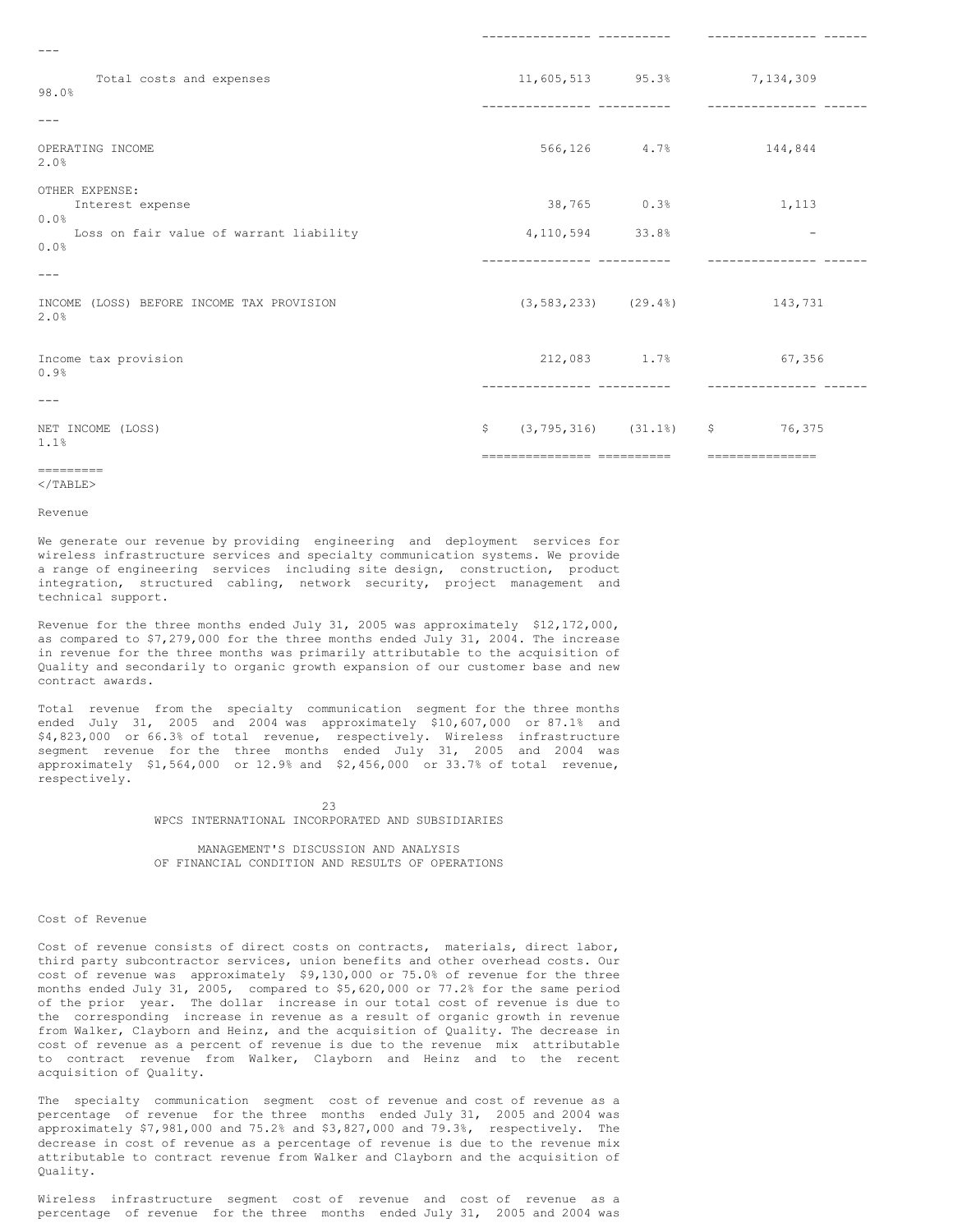approximately \$1,149,000 and 73.5% and \$1,793,000 and 73.0%, respectively. The decrease in cost of revenue as a percentage of revenue is due to the revenue mix attributable to contract revenue of Heinz.

Selling, general and administrative expenses

For the three months ended July 31, 2005, total selling, general and administrative expenses were \$2,264,000, or 18.6% of total revenue compared to \$1,393,000 or 19.1% of revenue for the same period in the prior year. The percentage decrease is due to the management of our cost structure as we leverage incremental revenue dollars in fiscal 2006. Included in selling, general and administrative expenses for the three months ended July 31, 2005 are \$1,161,000 for salaries, commissions, and payroll taxes. The increase in salaries and payroll taxes compared to the same period in the prior year is due to the increase in headcount as a result of the acquisition of Quality. Professional fees were \$238,000, which include accounting, legal and investor relation fees. Insurance costs were \$310,000 and rent for office facilities was \$103,000. Automobile and other travel expenses were \$200,000. Other selling, general and administrative expenses totaled \$252,000. For the three months ended July 31, 2005, total selling, general and administrative expenses for the specialty communication and wireless infrastructure segments were \$1,552,000 and \$244,000, respectively.

For the three months ended July 31, 2004, selling, general and administrative expenses were \$1,393,000 or 19.1% of revenue. Included in the selling, general and administrative expenses were \$701,000 for salaries, commissions and payroll taxes, \$196,000 in professional fees, and insurance costs of \$166,000. Rent for our office facilities amounted to \$66,000. Automobile and other travel expenses were \$98,000. Other selling, general and administrative expenses totaled \$166,000. For the three months ended July 31, 2004, total selling, general and administrative expenses for the specialty communication and wireless infrastructure segments were \$727,000 and \$267,000, respectively.

#### Depreciation and amortization

For the three months ended July 31, 2005 and 2004, depreciation was approximately \$137,000 and \$83,000, respectively. The increase in depreciation is due to the purchase of property and equipment and the acquisition of fixed assets from acquiring Quality. The amortization of customer lists for the three months ended July 31, 2005 was \$74,000 as compared to \$39,000 for the same period of the prior year. The increase in amortization is due to the acquisition of Heinz and Quality customer lists. All customer lists are amortized over a period of five to six years from the date of their acquisition.

#### 24

#### WPCS INTERNATIONAL INCORPORATED AND SUBSIDIARIES

MANAGEMENT'S DISCUSSION AND ANALYSIS OF FINANCIAL CONDITION AND RESULTS OF OPERATIONS

### Loss on Fair Value of Warrants

Loss on fair value of warrants for the three months ended July 31, 2005 was approximately \$4,111,000. The increase in the loss is due principally to the increase in the market value of our common stock. The loss represents the unrealized non-cash change in the fair value of certain warrants for the quarter, using the Black-Scholes option pricing model. The non-cash loss on fair value of warrants has no impact on our cash flows or liquidity.

Net income (loss)

Net loss was approximately \$3,795,000 for the three months ended July 31, 2005. Net loss is net of federal and state income tax expense of approximately \$212,000. The variation in effective tax rates between periods is primarily due to the Quality acquisition and certain book-to-tax permanent differences.

We recognized net income of approximately \$76,000 for the three months ended July 31, 2004.

### Liquidity and capital resources

At July 31, 2005, we had working capital of approximately \$8,198,000, which consisted of current assets of approximately \$15,253,000 and current liabilities of \$7,055,000.

Operating activities used \$246,000 in cash during the three months ended July 31, 2005. This was mainly comprised of \$3,795,000 of net loss plus \$4,271,000 in net non-cash charges, a \$121,000 decrease in accounts receivable, \$249,000 increase in income taxes payable, a \$520,000 increase in costs and estimated earnings in excess of billings on uncompleted contracts, a \$67,000 decrease in inventory, \$299,000 increase in prepaid expenses and other current assets, \$603,000 decrease in accounts payable and accrued expenses, \$274,000 increase in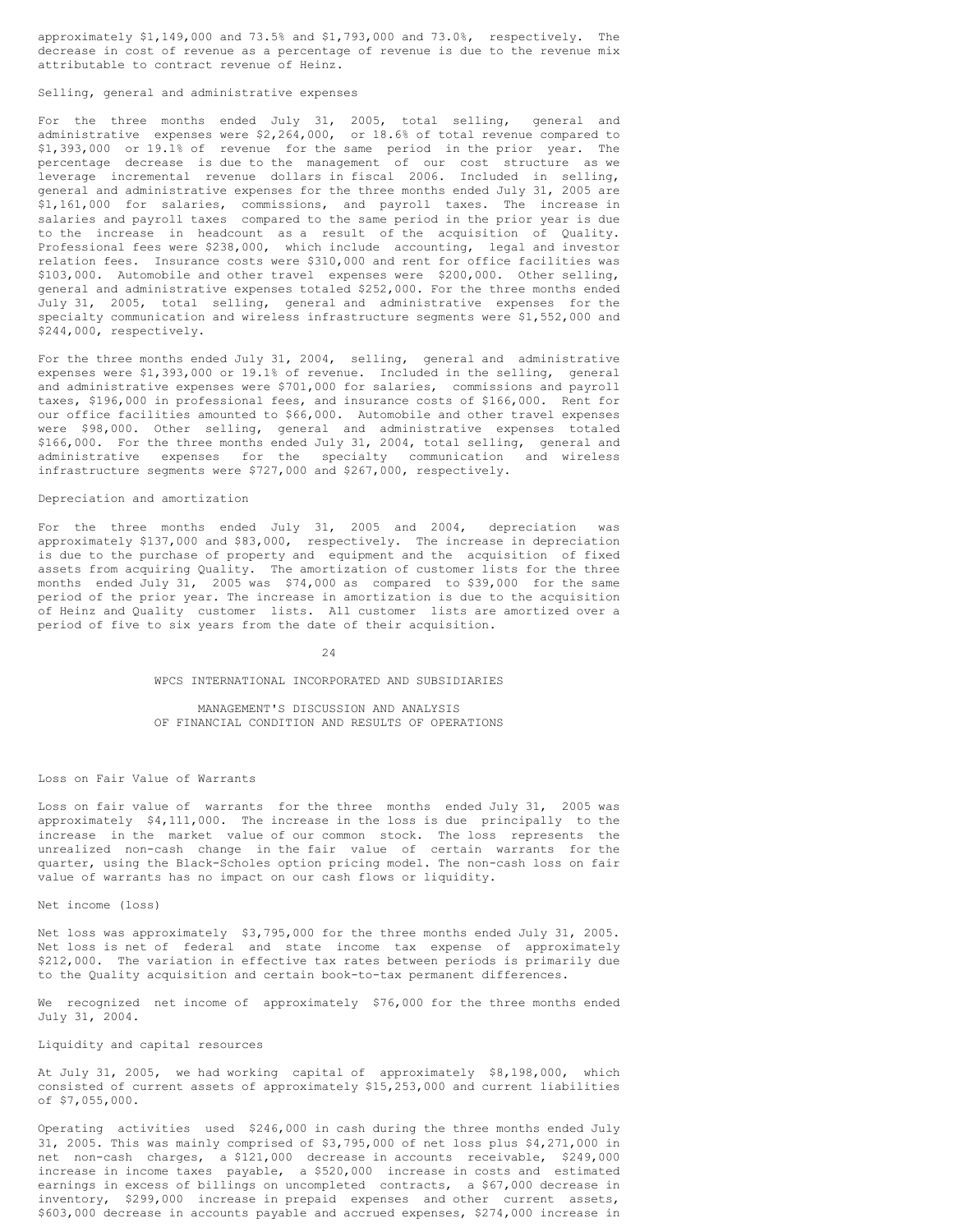billings in excess of costs and estimated earnings on uncompleted contracts payable and a \$10,000 net increase in other assets.

Our investing activities utilized \$862,000 in cash during the three months ended July 31, 2005, which consisted of \$100,000 paid for property and equipment, \$758,000 for the acquisition of Quality and \$4,000 paid for acquisition transaction costs.

Our financing activities provided cash of \$2,427,000 during the three months ended July 31, 2005. Financing activities included debt issuance costs of \$159,000, borrowings under lines of credit of \$2,618,000 and repayments of equipment loans and capital lease obligations of approximately \$32,000.

Our capital requirements depend on numerous factors, including the market for our services, the resources we devote to developing, marketing, selling and supporting our business, the timing and extent of establishing additional markets and other factors. On June 3, 2005, we entered into a credit agreement with a new commercial bank. The credit agreement (the "Credit Agreement"), provides for a revolving line of credit in an amount not to exceed \$5,000,000, together with a letter of credit facility not to exceed \$500,000. We also entered into security agreements, pursuant to which each subsidiary granted a security interest to the bank in all of their assets.

Pursuant to the terms of the Credit Agreement, we are permitted to borrow up to \$3,000,000 under the revolving credit line, based upon eligible receivables. Once we have provided financial statements which evidence that we have earnings before interest, taxes, depreciation and amortization of (i) \$750,000 for the quarter ended July 31, 2005, (ii) \$750,000 for the quarter ended October 31, 2005, and (iii) \$2,500,000 for the year ended April 30, 2006, the revolving commitment amount will be increased to \$5,000,000. The Credit Agreement contains customary covenants, including but not limited to (i) restrictions on the permitted ratio of total unsubordinated liabilities to tangible net worth plus subordinated indebtedness, (ii) the Company's total tangible net worth, (iii) working capital, (iv) minimum earnings before interest, taxes, depreciation and amortization, and (v) dividend restrictions. As of July 31, 2005, the Company was in compliance with the Credit Agreement covenants. The loan commitment shall expire on August 31, 2008. We may prepay the loan at any time.

> 25 WPCS INTERNATIONAL INCORPORATED AND SUBSIDIARIES

## MANAGEMENT'S DISCUSSION AND ANALYSIS OF FINANCIAL CONDITION AND RESULTS OF OPERATIONS

Loans under the Credit Agreement bear interest at a rate equal to either the bank's reference rate plus one half (0.5%) percent, or LIBOR plus two and three-quarters (2.75%) percent, as we may request (6.125% as of July 31, 2005). We paid a facility fee to the bank of \$50,000 on the closing date.

We used the initial funds provided by the loan, in the gross amount of \$3,000,000, to repay existing bank debt at Walker of approximately \$672,000, for the payment of approximately \$758,000 to the former shareholders of our Quality subsidiary for monies due to them pursuant to the terms of the purchase of their company, and for working capital. A \$500,000 letter of credit was re-issued in favor of Walker's surety bonding company as collateral for performance and payment bond requirements.

On November 24, 2004, we acquired Quality for the aggregate consideration of approximately \$7,500,000 in cash, net of acquisition transaction costs. A formal purchase price allocation has been completed and the amounts assignable to tangible assets, other intangible assets and goodwill have been determined. The acquisition of Quality gives us additional project engineering expertise for specialty communication opportunities, broadens our customer base especially in the public safety sector and gaming industry, and expands our geographic presence in the Northeastern United States.

At July 31, 2005, we had cash and cash equivalents of \$2,309,000 and working capital of approximately \$8,198,000. With the additional capital resources raised from the issuance of the common stock, funds available from the recently obtained Credit Agreement and internally available funds, we believe that we have sufficient capital to meet our needs through July 31, 2006. Our future operating results may be affected by a number of factors including our success in bidding on future contracts and our continued ability to manage controllable costs effectively. To the extent we grow by future acquisitions that involve consideration other than stock, our cash requirements may increase.

# Critical Accounting Policies

Financial Reporting Release No. 60, published by the SEC, recommends that all companies include a discussion of critical accounting policies used in the preparation of their financial statements. While all these significant accounting policies impact its financial condition and results of operations, we view certain of these policies as critical. Policies determined to be critical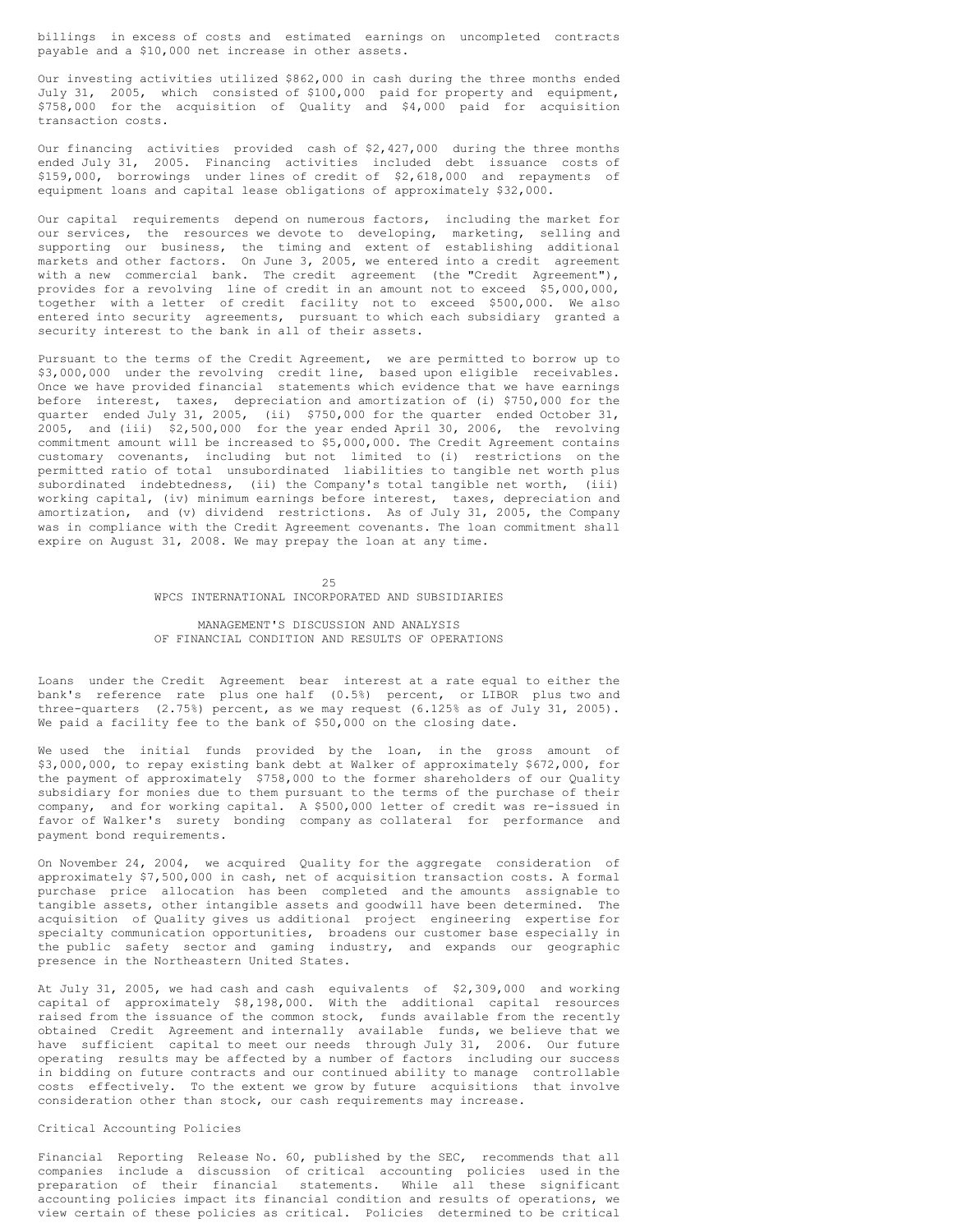are those policies that have the most significant impact on our consolidated financial statements and require management to use a greater degree of judgment and estimates. Actual results may differ from those estimates.

We believe that given current facts and circumstances, it is unlikely that applying any other reasonable judgments or estimate methodologies would cause a material effect on our consolidated results of operations, financial position or liquidity for the periods presented in this report.

The accounting policies identified as critical are as follows:

#### Use of Estimates

In preparing financial statements in conformity with accounting principles generally accepted in the United States of America, management is required to make estimates and assumptions that affect the reported amounts of assets and liabilities and the disclosure of contingent assets and liabilities at the date of the financial statements and revenue and expenses during the reporting period. The most significant estimates relate to the calculation of percentage-of-completion on uncompleted contracts, allowance for doubtful accounts, valuation of inventory, useful life of customer lists, deferred tax valuation allowance, the fair values of the assets and liabilities of purchased businesses and the factors related to determining if goodwill is impaired. Actual results could differ from those estimates.

> 26 WPCS INTERNATIONAL INCORPORATED AND SUBSIDIARIES

> MANAGEMENT'S DISCUSSION AND ANALYSIS OF FINANCIAL CONDITION AND RESULTS OF OPERATIONS

#### Accounts receivable

Accounts receivable are due within contractual payment terms and are stated at amounts due from customers net of an allowance for doubtful accounts. Credit is extended based on evaluation of a customer's financial condition. Accounts outstanding longer than the contractual payment terms are considered past due. We determine our allowance by considering a number of factors, including the length of time trade accounts receivable are past due, the previous loss history, the customer's current ability to pay its obligation to us, and the condition of the general economy and the industry as a whole. We write off accounts receivable when they become uncollectible, and payment subsequently received on such receivables are credited to the allowance for doubtful accounts.

## Goodwill and other Long-lived Assets

We assess the impairment of long-lived assets whenever events or changes in circumstances indicate that their carrying value may not be recoverable from the estimated future cash flows expected to result from their use and eventual disposition. Our long-lived assets subject to this evaluation include property and equipment and amortizable intangible assets. We assess the impairment of goodwill annually in our fourth fiscal quarter and whenever events or changes in circumstances indicate that it is more likely than not that an impairment loss has been incurred. Intangible assets other than goodwill are reviewed for impairment whenever events or changes in circumstances indicate that the carrying value may not be fully recoverable. We are required to make judgments and assumptions in identifying those events or changes in circumstances that may trigger impairment. Some of the factors we consider include a significant decrease in the market value of an asset, significant changes in the extent or manner for which the asset is being used or in its physical condition, a significant change, delay or departure in our business strategy related to the asset, significant negative changes in the business climate, industry or economic condition, or current period operating losses, or negative cash flow combined with a history of similar losses or a forecast that indicates continuing losses associated with the use of an asset.

We performed our annual review for goodwill impairment in the fourth quarter of fiscal 2005 and tested for goodwill impairment in each reporting unit that contains goodwill. Our tests found that no impairment existed. Our impairment review is based on comparing the fair value to the carrying value of the reporting units with goodwill. The fair value of a reporting unit is measured at the business unit level using a discounted cash flow approach that incorporates our estimates of future revenues and costs for those business units. Reporting units with goodwill include Invisinet and Heinz within our wireless infrastructure segment and Walker, Clayborn and Quality within our specialty communications segment. Our estimates are consistent with the plans and estimates that we are using to manage the underlying businesses. If we fail to deliver products and services for these business units, or market conditions for these businesses fail to improve, our revenue and cost forecasts may not be achieved and we may incur charges for goodwill impairment, which could be significant and could have a material adverse effect on our net equity and results of operations.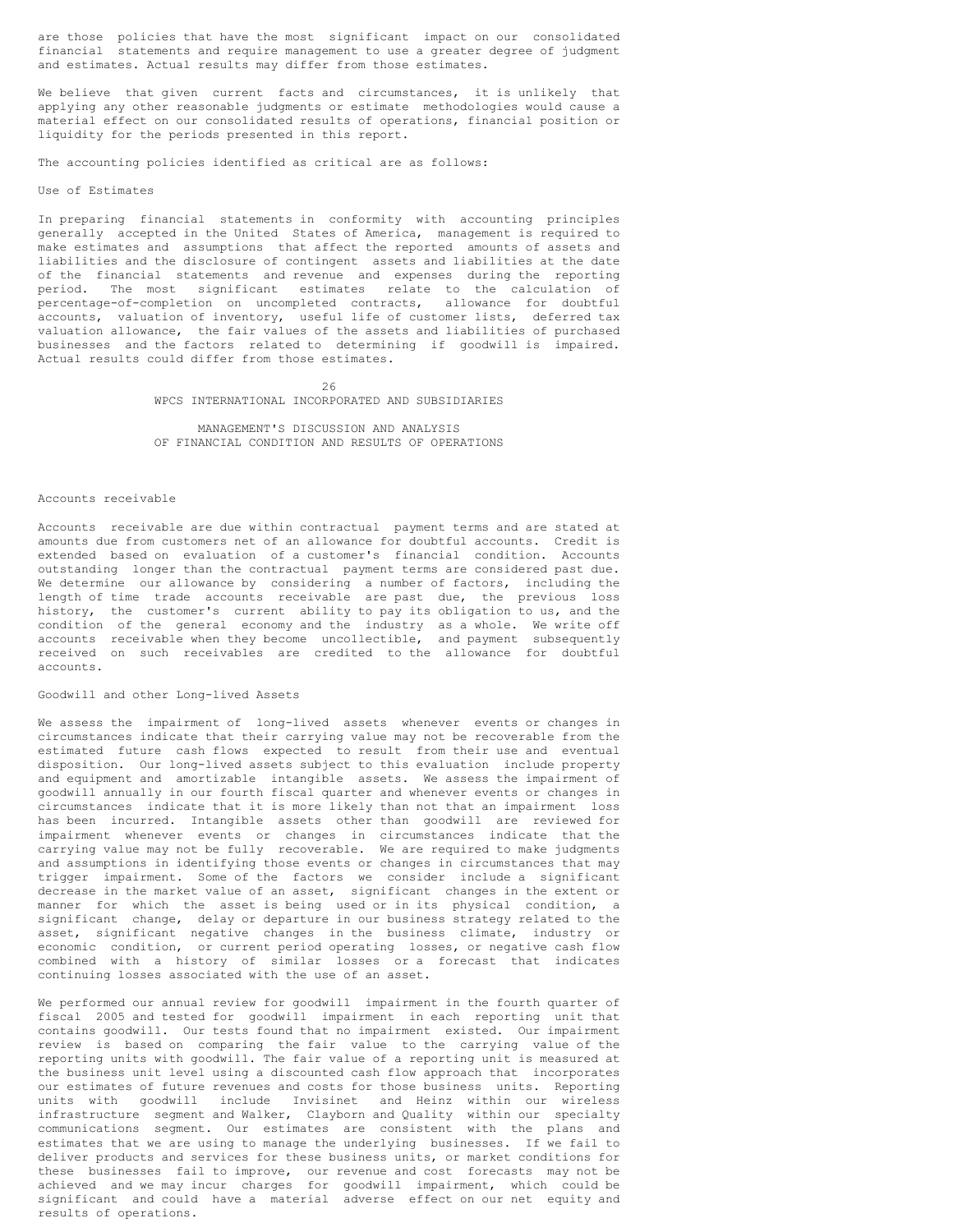#### Deferred Income Taxes

We determine deferred tax assets and liabilities at the end of each period based on the future tax consequences that can be attributed to net operating loss and credit carryovers and differences between the financial statement carrying amounts of existing assets and liabilities and their respective tax bases, using the tax rate expected to be in effect when the taxes are actually paid or recovered. The recognition of deferred tax assets is reduced by a valuation allowance if it is more likely than not that the tax benefits will not be realized. The ultimate realization of deferred tax assets depends upon the generation of future taxable income during the periods in which those temporary differences become deductible.

> 27 WPCS INTERNATIONAL INCORPORATED AND SUBSIDIARIES

> MANAGEMENT'S DISCUSSION AND ANALYSIS OF FINANCIAL CONDITION AND RESULTS OF OPERATIONS

We consider past performance, expected future taxable income and prudent and feasible tax planning strategies in assessing the amount of the valuation allowance. Our forecast of expected future taxable income is based over such future periods that we believe can be reasonably estimated. Changes in market conditions that differ materially from our current expectations and changes in future tax laws in the U.S. may cause us to change our judgments of future taxable income. These changes, if any, may require us to adjust our existing tax valuation allowance higher or lower than the amount we have recorded.

# Revenue recognition

We generate our revenue by providing project engineering and deployment services for wireless infrastructure services and specialty communication systems. We provide a range of engineering services including site design, construction, product integration, structured cabling, network security, project management and technical support.

We record revenue and profit on these contracts on a percentage-of-completion basis on the cost-to-cost method. Contracts in process are valued at cost plus accrued profits less earned revenues and progress payments on uncompleted contracts. Contracts are generally considered substantially complete when engineering is completed and/or site construction is completed. We include in operations pass-through revenue and costs on cost-plus contracts, which are customer-reimbursable materials, equipment and subcontractor costs, when we determine that it we are responsible for the engineering specification, procurement and management of such cost components on behalf of the customer.

We have numerous contracts that are in various stages of completion. Such contracts require estimates to determine the appropriate cost and revenue recognition. Cost estimates are reviewed monthly on a contract-by-contract basis, and are revised periodically throughout the life of the contract such that adjustments to profit resulting from revisions are made cumulative to the date of the revision. Significant management judgments and estimates, including the estimated cost to complete projects, which determines the project's percent complete, must be made and used in connection with the revenue recognized in the accounting period. Current estimates may be revised as additional information becomes available. If estimates of costs to complete long-term contracts indicate a loss, provision is made currently for the total loss anticipated.

# Recently issued accounting pronouncements

In December 2004, the FASB issued SFAS No. 123(R) (revised 2004), "Share-Based Payment", which amends FASB Statement No. 123 and will be effective beginning with our fiscal year ending April 30, 2007. The new standard will require us to expense employee stock options and other share-based payments over the vesting period. The FASB believes the use of a binomial lattice model for option valuation is capable of more fully reflecting certain characteristics of employee share options compared to the Black-Scholes options pricing model. The new standard may be adopted in one of three ways - the modified prospective transition method, a variation of the modified prospective transition method or the modified retrospective transition method. We are currently evaluating how we will adopt the standard and evaluating the effect that the adoption of SFAS 123(R) will have on our financial position or results of operations.

> 28 WPCS INTERNATIONAL INCORPORATED AND SUBSIDIARIES

> MANAGEMENT'S DISCUSSION AND ANALYSIS OF FINANCIAL CONDITION AND RESULTS OF OPERATIONS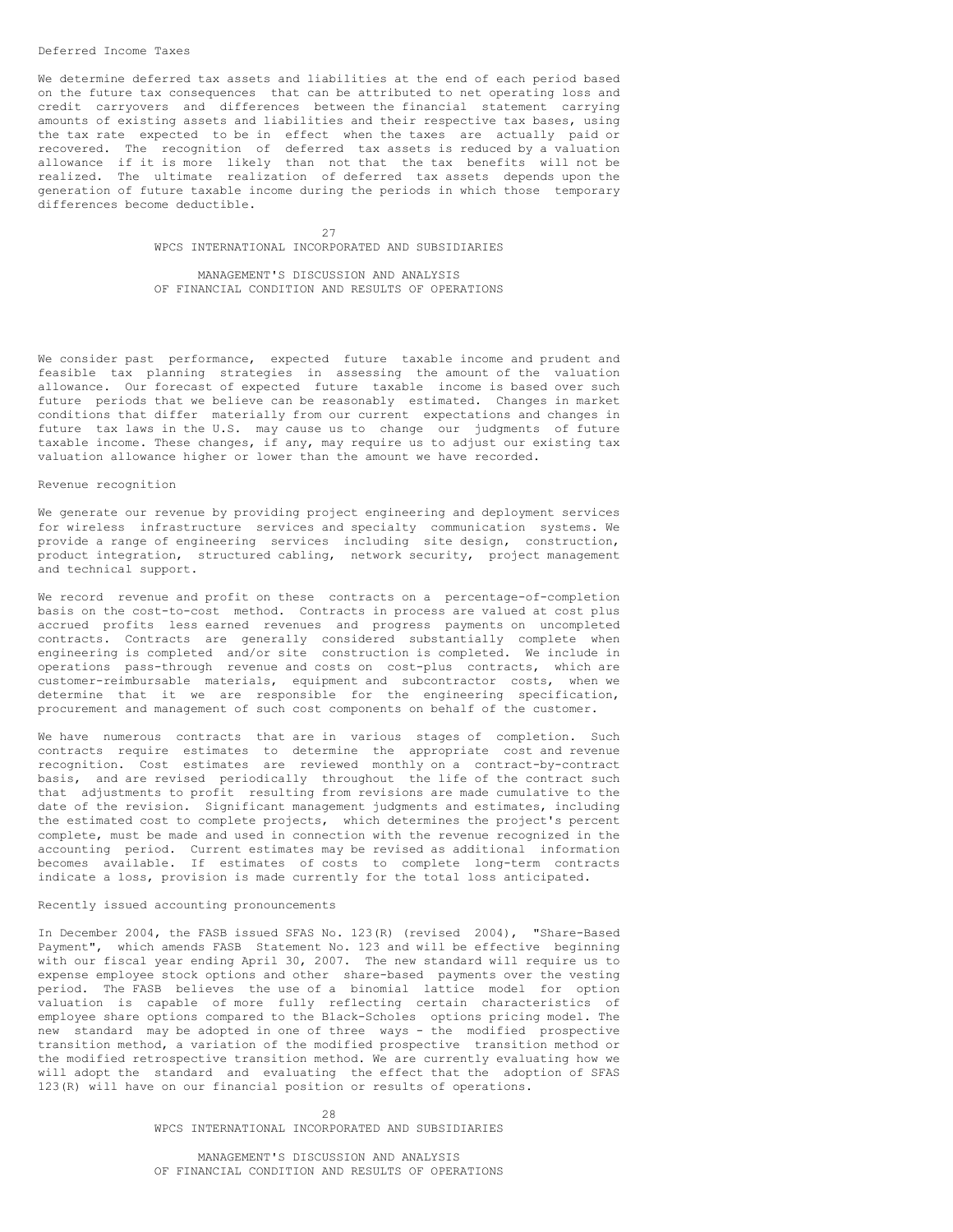In November 2004, the FASB issued SFAS No. 151, "Inventory Costs, an amendment of ARB No. 43, Chapter 4." This statement amends the guidance in ARB No. 43, Chapter 4, Inventory Pricing, to clarify the accounting for abnormal amounts of idle facility expense, freight, handling costs and wasted material (spoilage). Paragraph 5 of ARB No. 43, Chapter 4, previously stated that "...under some circumstances, items such as idle facility expense, excessive spoilage, double freight, and rehandling costs may be so abnormal as to require treatment as current period charges..." SFAS No. 151 requires that those items be recognized as current-period charges regardless of whether they meet the criterion of "so abnormal." In addition, this statement requires that allocation of fixed production overheads to the costs of conversion be based on the normal capacity of the production facilities. The provisions of SFAS 151 shall be applied prospectively and are effective for inventory costs incurred during fiscal years beginning after June 15, 2005, with earlier application permitted for inventory costs incurred during fiscal years beginning after the date this Statement was issued. The adoption of SFAS No. 151 is not expected to have a material impact on our financial position or results of operations.

In December 2004, the FASB issued SFAS No. 153, "Exchanges of Nonmonetary Assets, an amendment of APB Opinion No. 29". The guidance in APB Opinion No. 29, "Accounting for Nonmonetary Transactions", is based on the principle that exchanges of nonmonetary assets should be measured based on the fair value of assets exchanged. The guidance in that Opinion, however, included certain exceptions to that principle. This Statement amends Opinion 29 to eliminate the exception for nonmonetary exchanges of similar productive assets that do not have commercial substance. A nonmonetary exchange has commercial substance if the future cash flows of the entity are expected to change significantly as a result of the exchange. SFAS No. 153 is effective for nonmonetary exchanges occurring in fiscal periods beginning after June 15, 2005. The adoption of SFAS No. 153 is not expected to have a material impact on our financial position or results of operations.

### Forward Looking Statements

This Management's Discussion and Analysis of Financial Condition and Results of Operations includes a number of forward-looking statements that reflect Management's current views with respect to future events and financial performance. Those statements include statements regarding the intent, belief or current expectations of us and members of its management team as well as the assumptions on which such statements are based. Prospective investors are cautioned that any such forward-looking statements are not guarantees of future performance and involve risk and uncertainties, and that actual results may differ materially from those contemplated by such forward-looking statements.

Readers are urged to carefully review and consider the various disclosures made by us in this report and in our other reports filed with the Securities and Exchange Commission. Important factors currently known to Management could cause actual results to differ materially from those in forward-looking statements. We undertake no obligation to update or revise forward-looking statements to reflect changed assumptions, the occurrence of unanticipated events or changes in the future operating results over time. We believe that its assumptions are based upon reasonable data derived from and known about our business and operations and the business and operations of the Company. No assurances are made that actual results of operations or the results of our future activities will not differ materially from its assumptions.

29

#### WPCS INTERNATIONAL INCORPORATED AND SUBSIDIARIES

#### ITEM 3. CONTROLS AND PROCEDURES

- a) Evaluation of disclosure controls and procedures. An evaluation as of July 31, 2005 was performed under the supervision and with participation of our management, including the chief executive officer and chief financial officer, of the effectiveness of the design and operation of our disclosure controls and procedures. Based upon that evaluation, the chief executive officer and chief financial officer have concluded that our disclosure controls and procedures (as defined in Rules 13a-15(e) and 15d-15(e) under the Securities Exchange Act of 1934, as amended (the "Exchange Act")) were sufficiently effective as of that date to ensure that the information required to be disclosed by us in the reports that we file under the Exchange Act is gathered, analyzed and disclosed with adequate timeliness, accuracy and completeness.
- b) Changes in internal controls. There was no change in the Company's internal controls over financial reporting, that occurred during the period covered by this report that was materially affected, or was reasonably likely to materially effect, the Company's internal control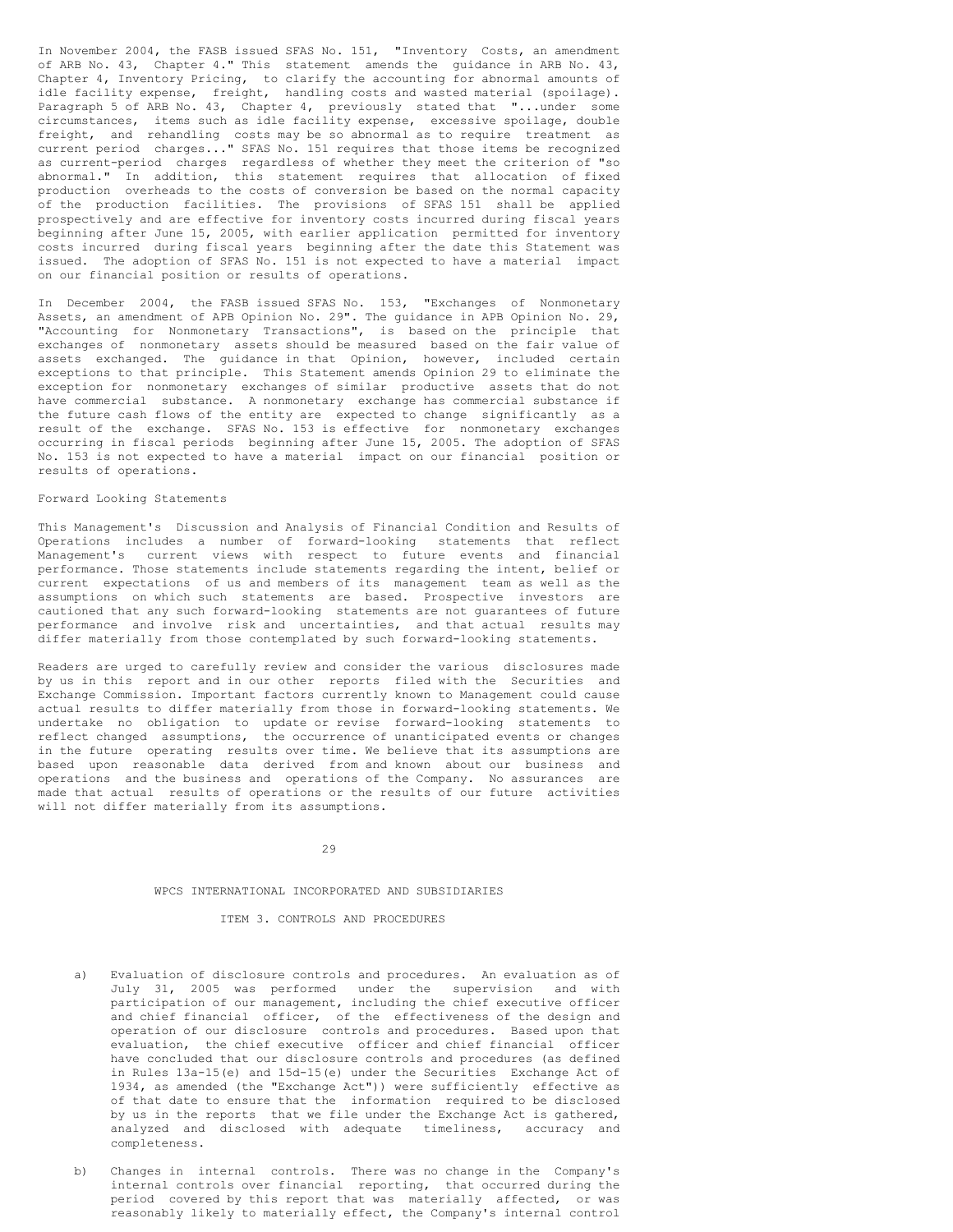30

## WPCS INTERNATIONAL INCORPORATED AND SUBSIDIARIES

### PART II - OTHER INFORMATION

## ITEM 1. LEGAL PROCEEDINGS

From time to time, we may become involved in various lawsuits and legal proceedings which arise in the ordinary course of business. However, litigation is subject to inherent uncertainties, and an adverse result in these or other matters may arise from time to time that may harm our business. We are currently not aware of any such legal proceedings or claims that we believe will have, individually or in the aggregate, a material adverse affect on our business, financial condition or operating results.

ITEM 2. UNREGISTERED SALES OF EQUITY SECURITIES AND USE OF PROCEEDS

None.

ITEM 3. DEFAULTS UPON SENIOR SECURITIES

None.

ITEM 4. SUBMISSION OF MATTERS TO A VOTE OF SECURITY HOLDERS

None.

ITEM 5. OTHER INFORMATION

Not applicable.

ITEM 6. EXHIBITS

31.1 - Certification of Principal Executive Officer pursuant to Rule 13a-14 and Rule 15d-14(a), promulgated under the Securities and Exchange Act of 1934, as amended

31.2 - Certification of Principal Financial Officer pursuant to Rule 13a-14 and Rule 15d 14(a), promulgated under the Securities and Exchange Act of 1934, as amended

32.1 - Certification pursuant to 18 U.S.C. Section 1350, as adopted pursuant to Section 906 of the Sarbanes-Oxley Act of 2002 (Chief Executive Officer)

32.2 - Certification pursuant to 18 U.S.C. Section 1350, as adopted pursuant to Section 906 of the Sarbanes-Oxley Act of 2002 (Chief Financial Officer)

31

WPCS INTERNATIONAL INCORPORATED AND SUBSIDIARIES

# **SIGNATURES**

In accordance with the requirements of the Exchange Act, the registrant caused this report to be signed on its behalf by the undersigned, thereunto duly authorized.

WPCS INTERNATIONAL INCORPORATED

Date: March 31, 2006 By: /s/ JOSEPH HEATER

--------------------- Joseph Heater Chief Financial Officer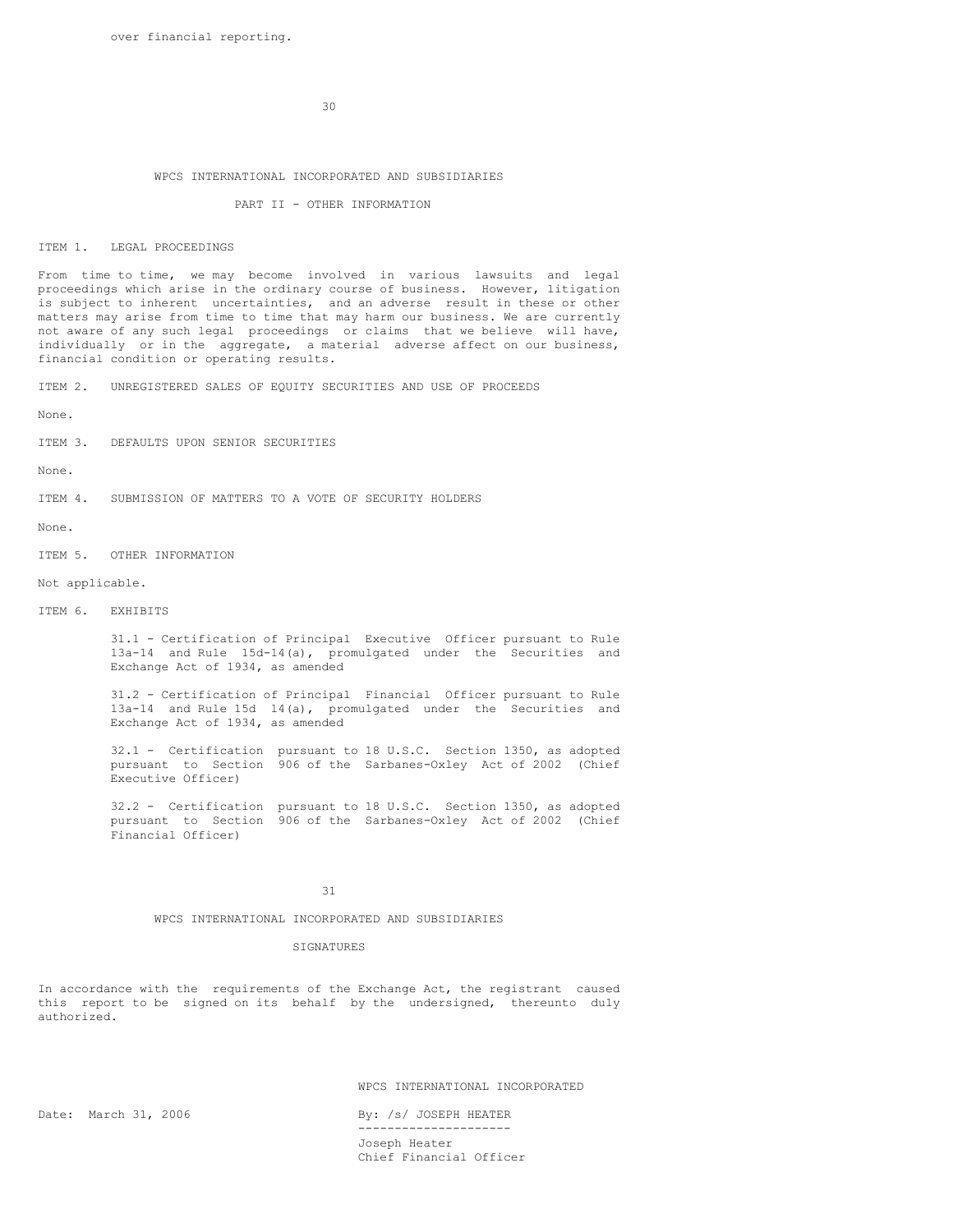Exhibit 31.1

I, Andrew Hidalgo, certify that:

1. I have reviewed this quarterly report on Form 10-QSB/A of WPCS International Incorporated;

2. Based on my knowledge, this quarterly report does not contain any untrue statement of a material fact or omit to state a material fact necessary to make the statements made, in light of the circumstances under which such statements were made, not misleading with respect to the period covered by this quarterly report;

3. Based on my knowledge, the financial statements, and other financial information included in this quarterly report, fairly present in all material respects the financial condition, results of operations and cash flows of the small business issuer as of, and for, the periods presented in this quarterly report;

4. The small business issuer's other certifying officer and I are responsible for establishing and maintaining disclosure controls and procedures (as defined in Exchange Act Rules 13a-15(e) and 15d-15(e)) for the small business issuer and have:

- a) Designed such disclosure controls and procedures, or caused such disclosure controls and procedures to be designed under our supervision, to ensure that material information relating to the small business issuer, including its consolidated subsidiaries, is made known to us by others within those entities, particularly during the period in which this report is being prepared;
- b) Evaluated the effectiveness of the small business issuer's disclosure controls and procedures and presented in this report our conclusions about the effectiveness of the disclosure controls and procedures, as of the end of the period covered by this report based on such evaluation; and
- c) Disclosed in this report any change in the small business issuer's internal control over financial reporting that occurred during the small business issuer's most recent fiscal quarter (the small business issuer's fourth fiscal quarter in the case of an annual report) that has materially affected, or is reasonably likely to materially affect, the small business issuer's internal control over financial reporting; and

5. The small business issuer's other certifying officer and I have disclosed, based on our most recent evaluation of internal control over financial reporting, to the small business issuer's auditors and the audit committee of small business issuer's board of directors (or persons performing the equivalent functions):

- All significant deficiencies and material weaknesses in the design or operation of internal control over financial reporting which are reasonably likely to adversely affect the small business issuer's ability to record, process, summarize and report financial information; and
- b) Any fraud, whether or not material, that involves management or other employees who have a significant role in the small business issuer's internal control over financial reporting.

Date: March 31, 2006 By: /s/ ANDREW HIDALGO ---------------------- Andrew Hidalgo

Chief Executive Officer

Exhibit 31.2

I, Joseph Heater, certify that:

1. I have reviewed this quarterly report on Form 10-QSB/A of WPCS International Incorporated;

2. Based on my knowledge, this quarterly report does not contain any untrue statement of a material fact or omit to state a material fact necessary to make the statements made, in light of the circumstances under which such statements were made, not misleading with respect to the period covered by this quarterly report;

32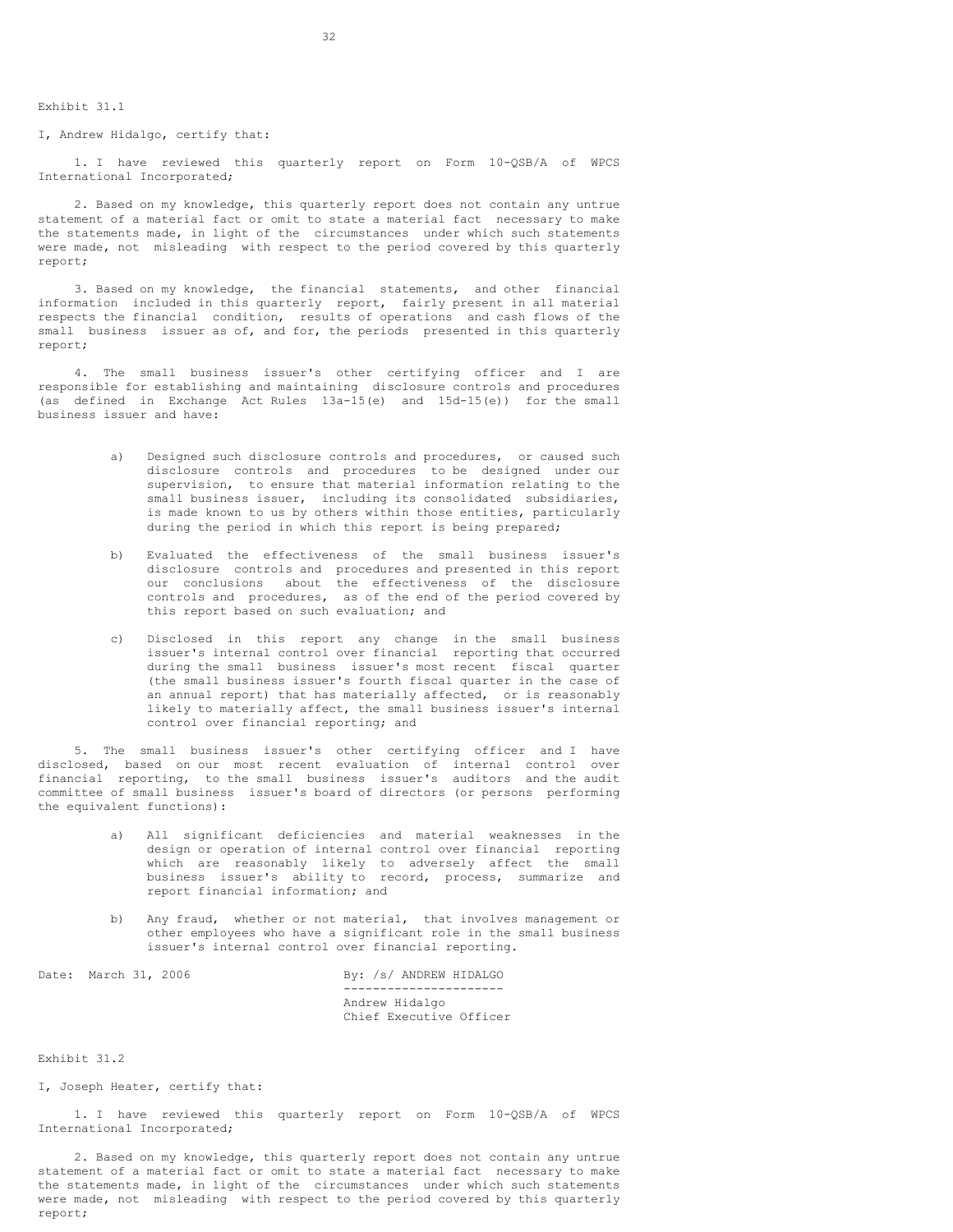3. Based on my knowledge, the financial statements, and other financial information included in this quarterly report, fairly present in all material respects the financial condition, results of operations and cash flows of the small business issuer as of, and for, the periods presented in this quarterly report;

4. The small business issuer's other certifying officer and I are responsible for establishing and maintaining disclosure controls and procedures (as defined in Exchange Act Rules 13a-15(e) and 15d-15(e)) for the small business issuer and have:

- a) Designed such disclosure controls and procedures, or caused such disclosure controls and procedures to be designed under our supervision, to ensure that material information relating to the small business issuer, including its consolidated subsidiaries, is made known to us by others within those entities, particularly during the period in which this report is being prepared;
- b) Evaluated the effectiveness of the small business issuer's disclosure controls and procedures and presented in this report our conclusions about the effectiveness of the disclosure controls and procedures, as of the end of the period covered by this report based on such evaluation; and
- c) Disclosed in this report any change in the small business issuer's internal control over financial reporting that occurred during the small business issuer's most recent fiscal quarter (the small business issuer's fourth fiscal quarter in the case of an annual report) that has materially affected, or is reasonably likely to materially affect, the small business issuer's internal control over financial reporting; and

5. The small business issuer's other certifying officer and I have disclosed, based on our most recent evaluation of internal control over financial reporting, to the small business issuer's auditors and the audit committee of small business issuer's board of directors (or persons performing the equivalent functions):

- a) All significant deficiencies and material weaknesses in the design or operation of internal control over financial reporting which are reasonably likely to adversely affect the small business issuer's ability to record, process, summarize and report financial information; and
- b) Any fraud, whether or not material, that involves management or other employees who have a significant role in the small business issuer's internal control over financial reporting.

Date: March 31, 2006 By: /s/ JOSEPH HEATER

--------------------- Joseph Heater Chief Financial Officer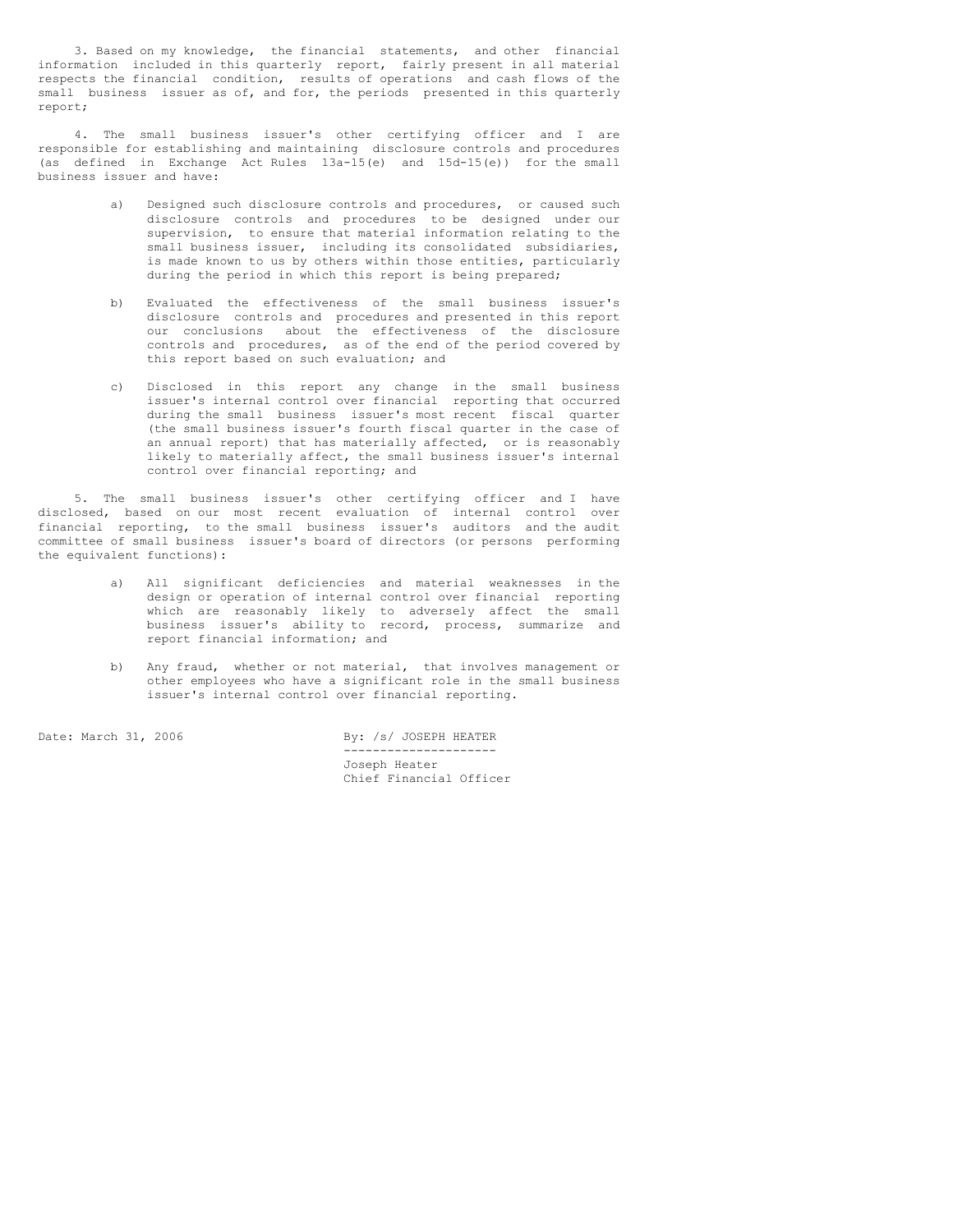Exhibit 31.1

I, Andrew Hidalgo, certify that:

1. I have reviewed this quarterly report on Form 10-QSB/A of WPCS International Incorporated;

2. Based on my knowledge, this quarterly report does not contain any untrue statement of a material fact or omit to state a material fact necessary to make the statements made, in light of the circumstances under which such statements were made, not misleading with respect to the period covered by this quarterly report;

3. Based on my knowledge, the financial statements, and other financial information included in this quarterly report, fairly present in all material respects the financial condition, results of operations and cash flows of the small business issuer as of, and for, the periods presented in this quarterly report;

4. The small business issuer's other certifying officer and I are responsible for establishing and maintaining disclosure controls and procedures (as defined in Exchange Act Rules 13a-15(e) and 15d-15(e)) for the small business issuer and have:

- a) Designed such disclosure controls and procedures, or caused such disclosure controls and procedures to be designed under our supervision, to ensure that material information relating to the small business issuer, including its consolidated subsidiaries, is made known to us by others within those entities, particularly during the period in which this report is being prepared;
- b) Evaluated the effectiveness of the small business issuer's disclosure controls and procedures and presented in this report our conclusions about the effectiveness of the disclosure controls and procedures, as of the end of the period covered by this report based on such evaluation; and
- c) Disclosed in this report any change in the small business issuer's internal control over financial reporting that occurred during the small business issuer's most recent fiscal quarter (the small business issuer's fourth fiscal quarter in the case of an annual report) that has materially affected, or is reasonably likely to materially affect, the small business issuer's internal control over financial reporting; and

5. The small business issuer's other certifying officer and I have disclosed, based on our most recent evaluation of internal control over financial reporting, to the small business issuer's auditors and the audit committee of small business issuer's board of directors (or persons performing the equivalent functions):

- a) All significant deficiencies and material weaknesses in the design or operation of internal control over financial reporting which are reasonably likely to adversely affect the small business issuer's ability to record, process, summarize and report financial information; and
- b) Any fraud, whether or not material, that involves management or other employees who have a significant role in the small business issuer's internal control over financial reporting.

Date: March 31, 2006 By: /s/ ANDREW HIDALGO ---------------------- Andrew Hidalgo Chief Executive Officer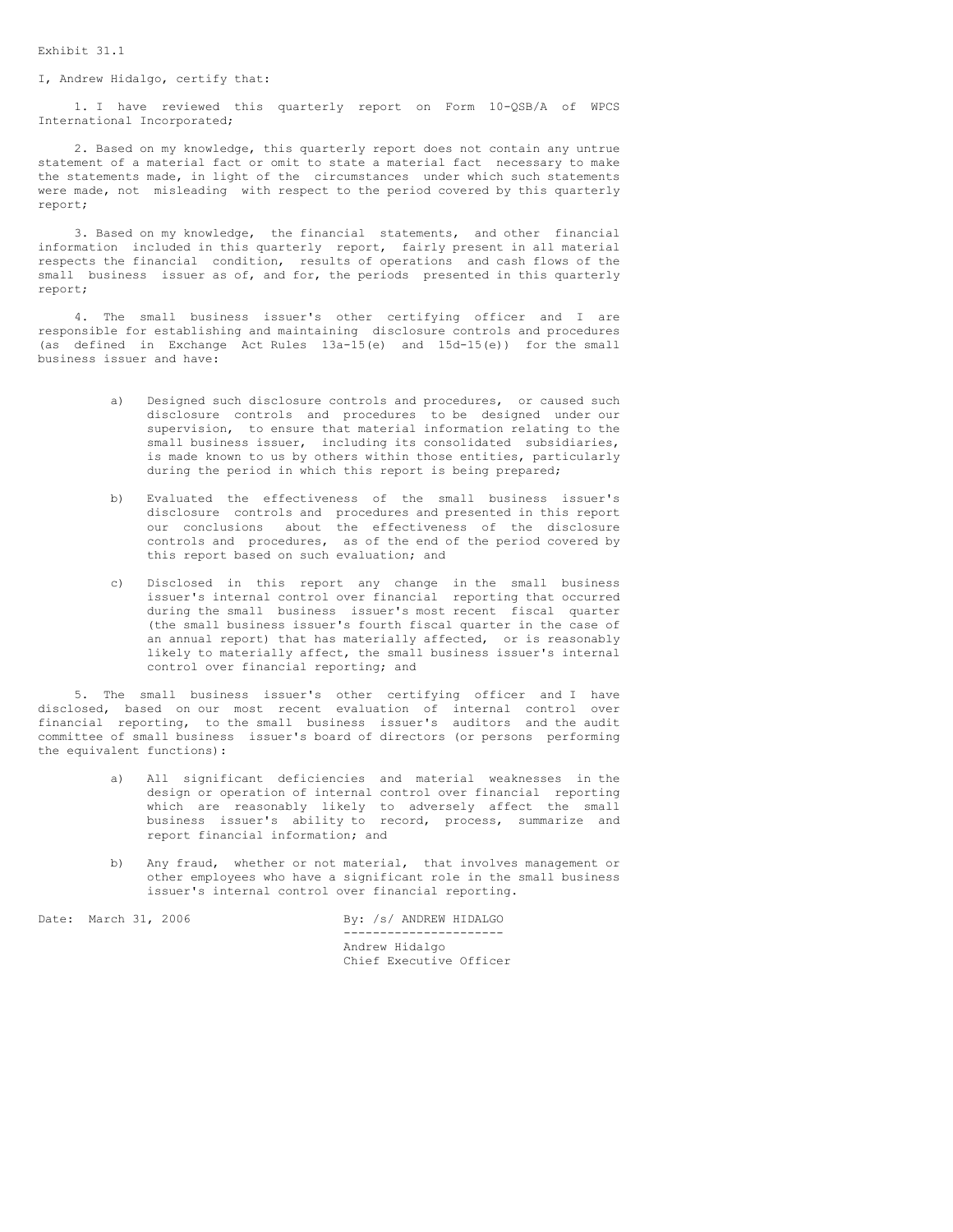### I, Joseph Heater, certify that:

1. I have reviewed this quarterly report on Form 10-QSB/A of WPCS International Incorporated;

2. Based on my knowledge, this quarterly report does not contain any untrue statement of a material fact or omit to state a material fact necessary to make the statements made, in light of the circumstances under which such statements were made, not misleading with respect to the period covered by this quarterly report;

3. Based on my knowledge, the financial statements, and other financial information included in this quarterly report, fairly present in all material respects the financial condition, results of operations and cash flows of the small business issuer as of, and for, the periods presented in this quarterly report;

4. The small business issuer's other certifying officer and I are responsible for establishing and maintaining disclosure controls and procedures (as defined in Exchange Act Rules 13a-15(e) and 15d-15(e)) for the small business issuer and have:

- a) Designed such disclosure controls and procedures, or caused such disclosure controls and procedures to be designed under our supervision, to ensure that material information relating to the small business issuer, including its consolidated subsidiaries, is made known to us by others within those entities, particularly during the period in which this report is being prepared;
- b) Evaluated the effectiveness of the small business issuer's disclosure controls and procedures and presented in this report our conclusions about the effectiveness of the disclosure controls and procedures, as of the end of the period covered by this report based on such evaluation; and
- c) Disclosed in this report any change in the small business issuer's internal control over financial reporting that occurred during the small business issuer's most recent fiscal quarter (the small business issuer's fourth fiscal quarter in the case of an annual report) that has materially affected, or is reasonably likely to materially affect, the small business issuer's internal control over financial reporting; and

5. The small business issuer's other certifying officer and I have disclosed, based on our most recent evaluation of internal control over financial reporting, to the small business issuer's auditors and the audit committee of small business issuer's board of directors (or persons performing the equivalent functions):

- All significant deficiencies and material weaknesses in the design or operation of internal control over financial reporting which are reasonably likely to adversely affect the small business issuer's ability to record, process, summarize and report financial information; and
- b) Any fraud, whether or not material, that involves management or other employees who have a significant role in the small business issuer's internal control over financial reporting.

Date: March 31, 2006 By: /s/ JOSEPH HEATER --------------------- Joseph Heater Chief Financial Officer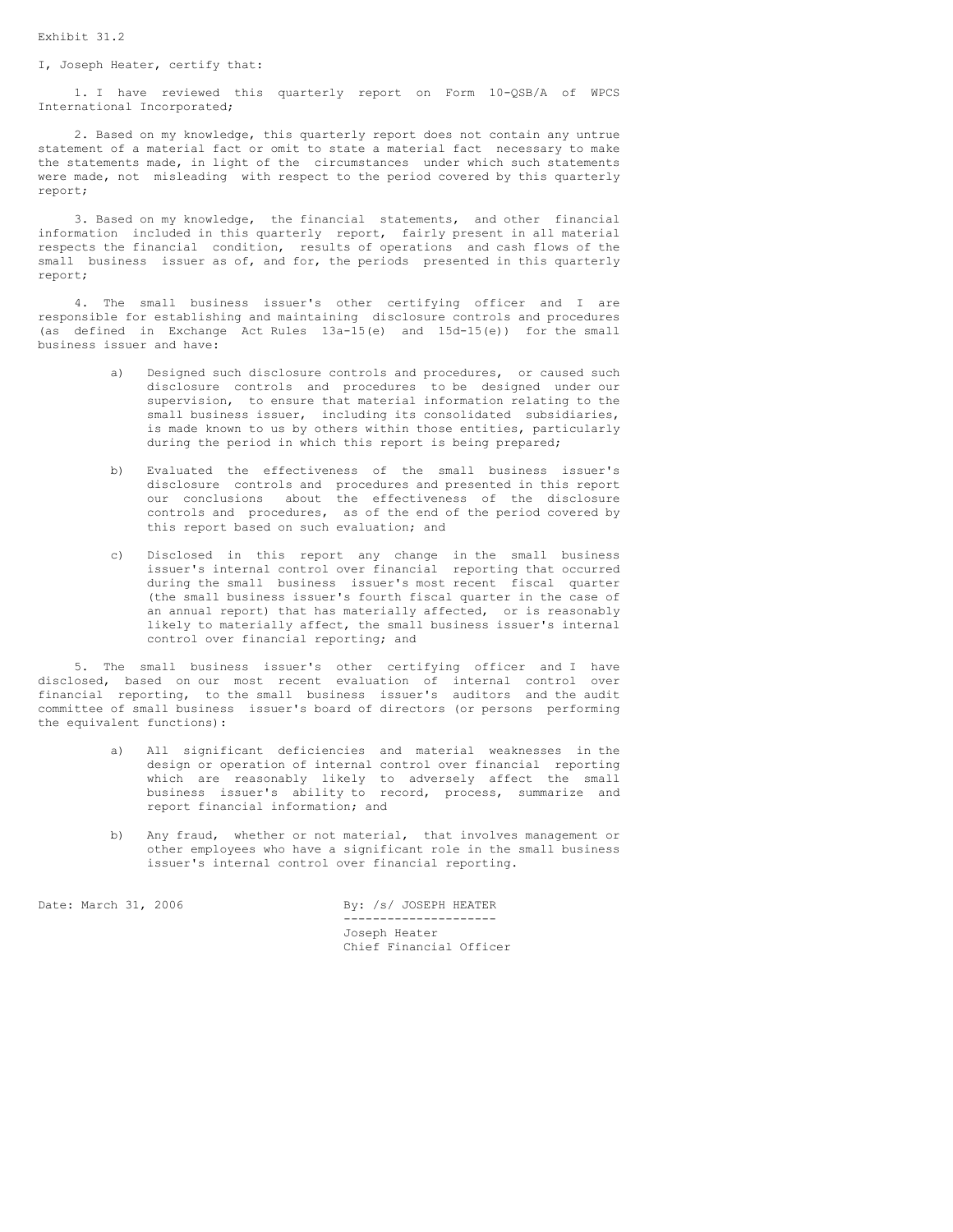CERTIFICATION PURSUANT TO 18 U.S.C. SECTION 1350, AS ADOPTED PURSUANT TO SECTION 906 OF THE SARBANES-OXLEY ACT OF 2002

In connection with the Quarterly report of WPCS International Incorporated (the "Company") on Form 10-QSB/A for the period ended July 31, 2005 as filed with the Securities and Exchange Commission on the date hereof (the "Report"), I, Andrew Hidalgo, Chief Executive Officer of the Company, certify, pursuant to 18 U.S.C. section 906 of the Sarbanes-Oxley Act of 2002, that:

- (1) The Report fully complies with the requirements of section 13(a) or 15(d) of the Securities and Exchange Act of 1934; and
- (2) The information contained in the Report fairly presents, in all material respects, the financial condition and result of operations of the Company.

Date: March 31, 2006 By: /s/ ANDREW HIDALGO ---------------------- Andrew Hidalgo Chief Executive Officer